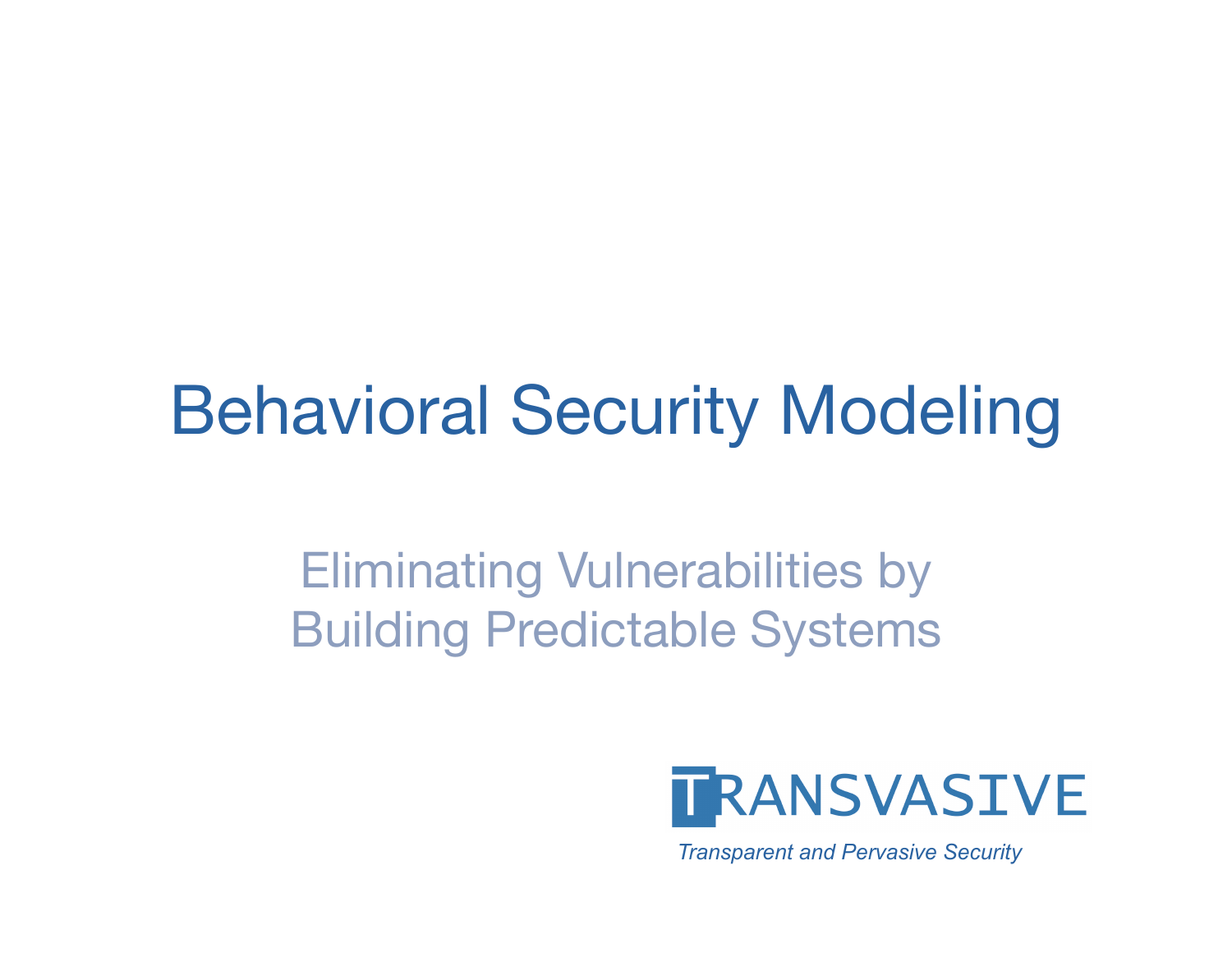… the story so far …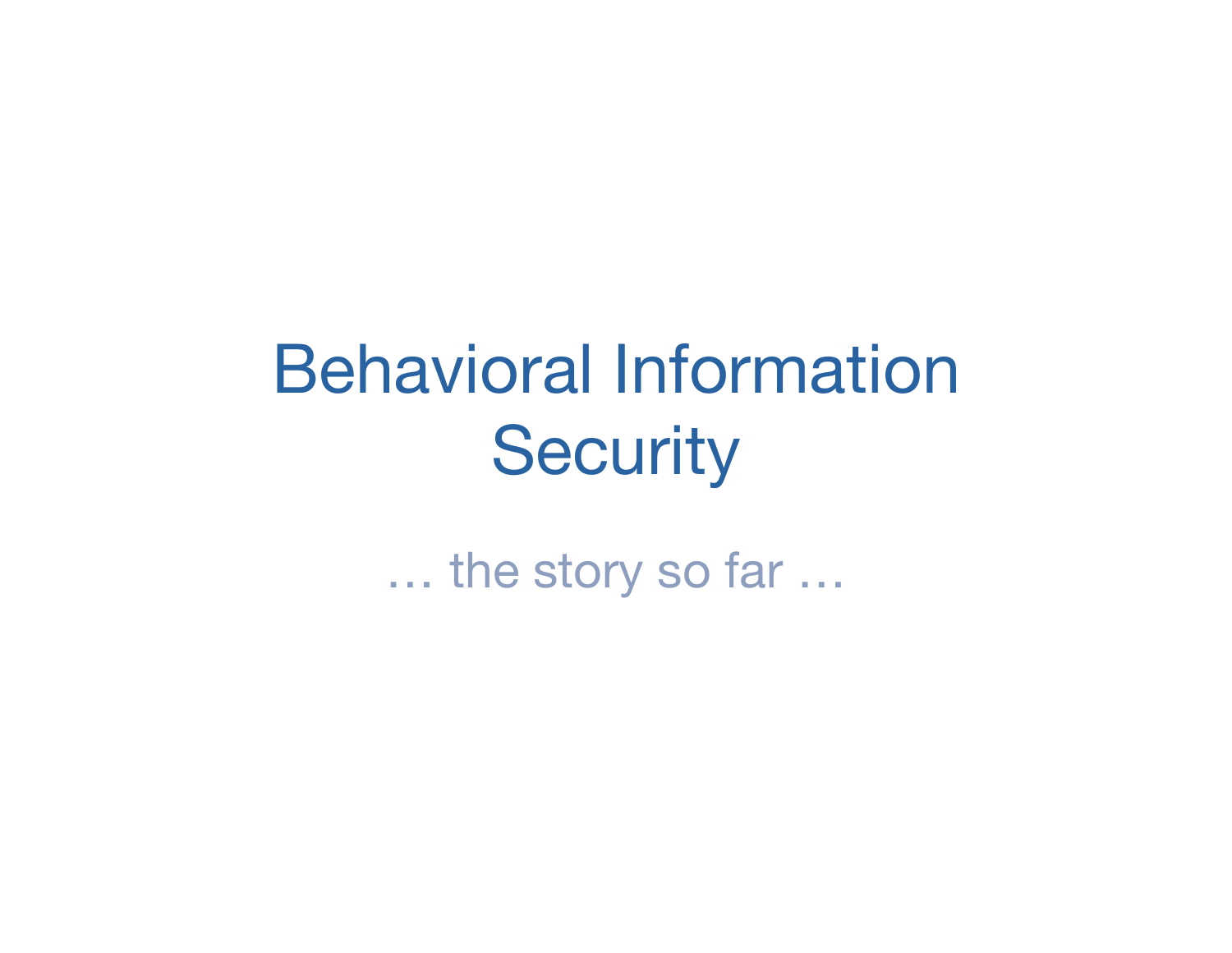- A new philosophy of Information Security, based on work begun in 2009
- Acknowledgements
	- Janet Wilth, who taught me the difference between IT Security and Information Security
	- Miles Edmundson, whose presentation on Homeostatic Risk Theory got me started
	- Jeff Stanton, who I found by searching for "Behavioral Information Security"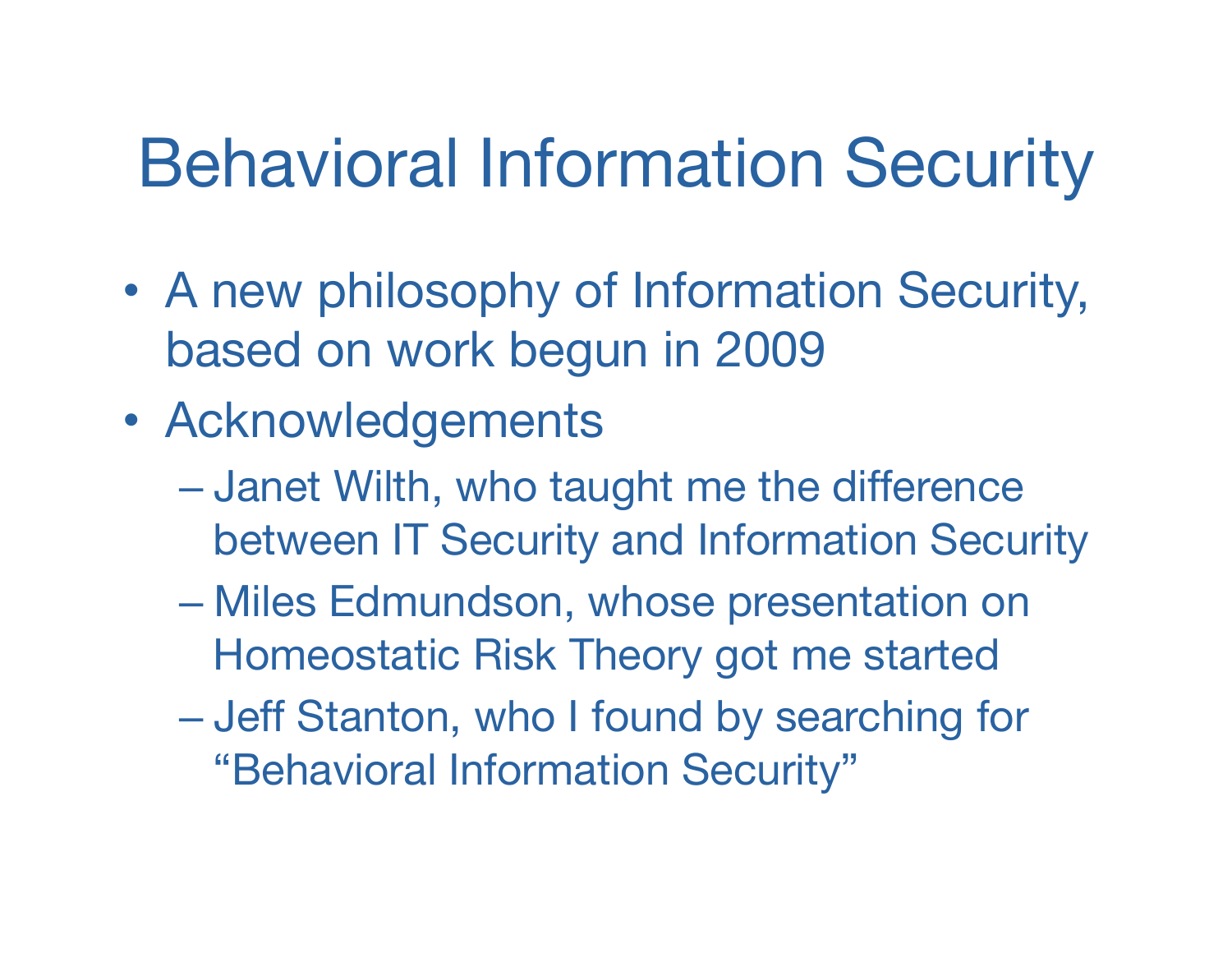#### The Pillars of Information Security

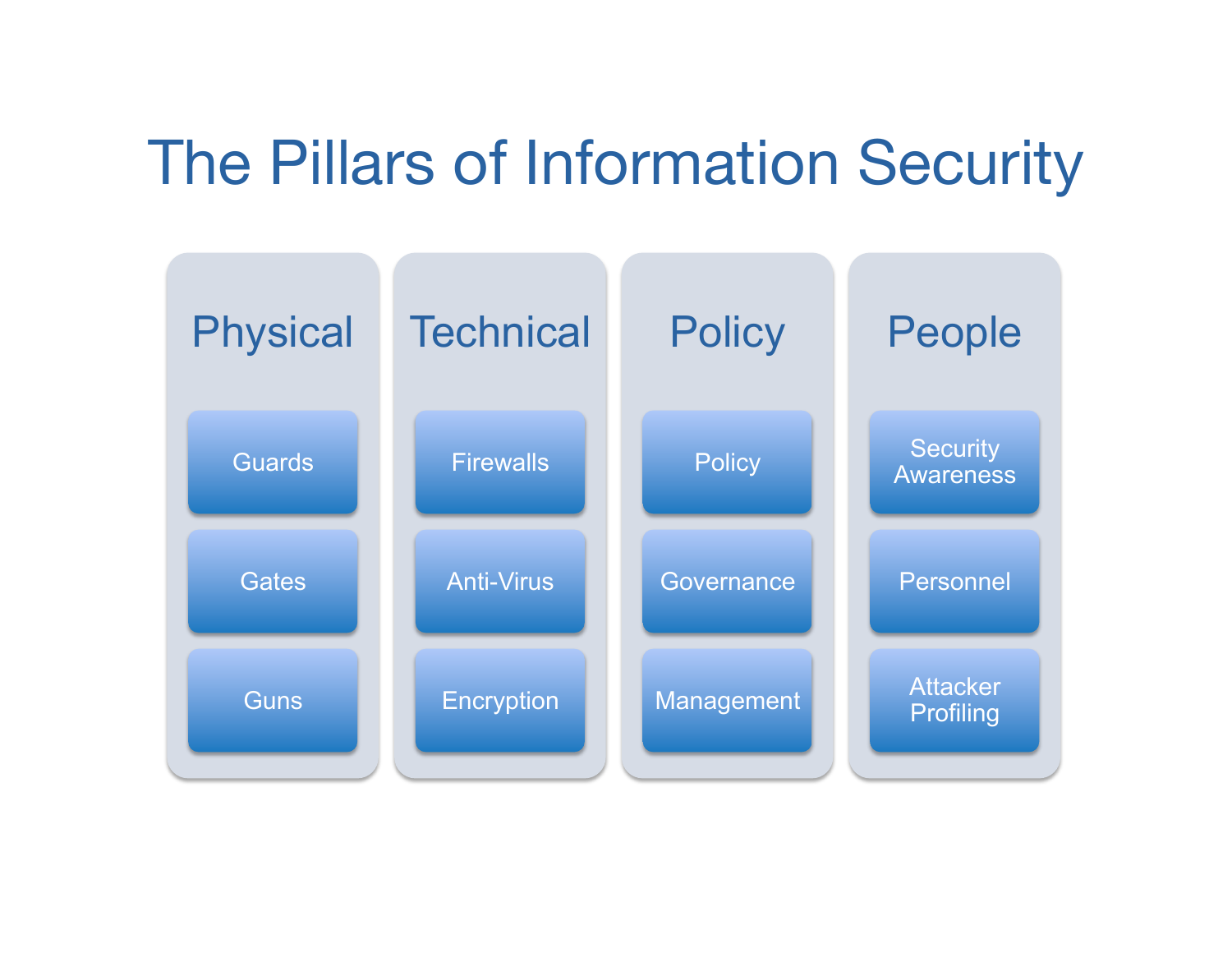#### The Pillars of Information Security

How proficient are we?

- Physical: Excellent. We've been doing it as long as there have been things to steal.
- Technical: Good. We've been doing it as long as there have been computers.
- Policy: OK. Established industry standards (ISO 27000), practices.
- People: Poor. "People are the problem."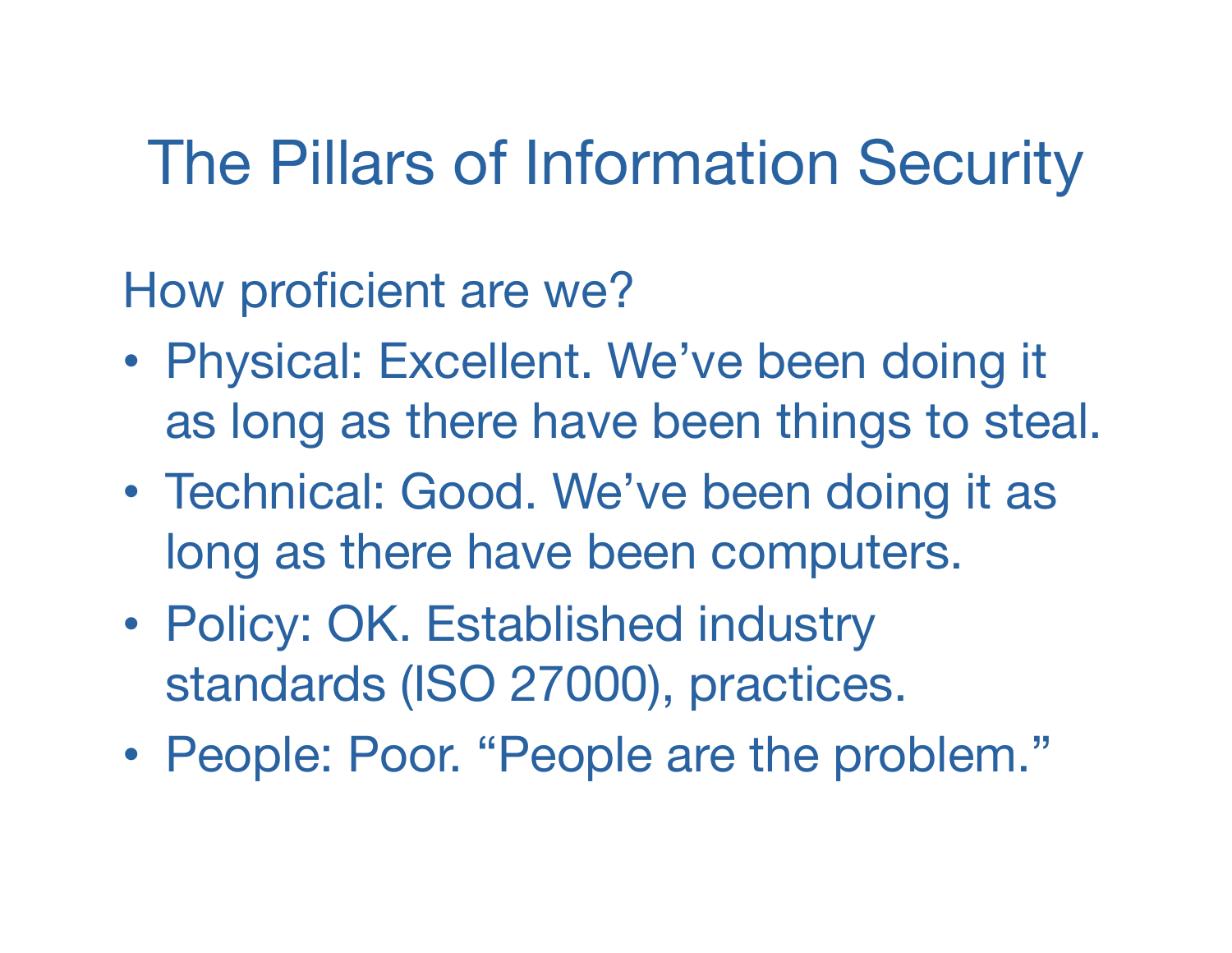# "People are the problem."

- InfoSec perception of people
	- "You can't fix stupid."
	- "People should know better."
	- CVE-0 (http://isc.sans.org/diary.html?storyid=10933)
- Security Awareness Training – POSTERS!
	- "Do good things"
	- "Security is everyone's business"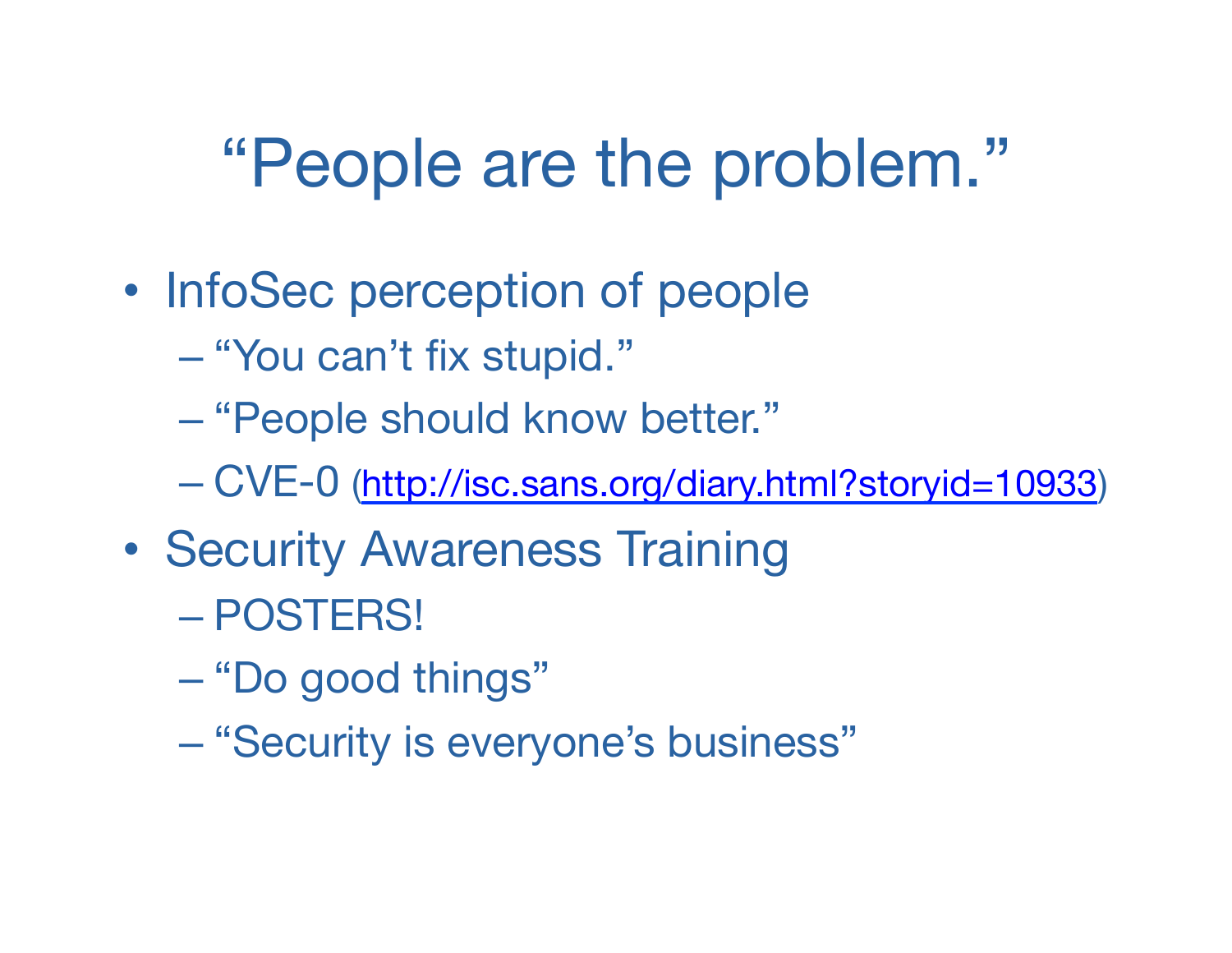## InfoSec perception of people

"I have observed in my fieldwork that many IT and infosec professionals have a somewhat rigid and Skinnerian view of human motivation, and this adversely influences the creativity of their ideas about how to get people on board with positive patterns of action."

- Jeffrey M. Stanton, PhD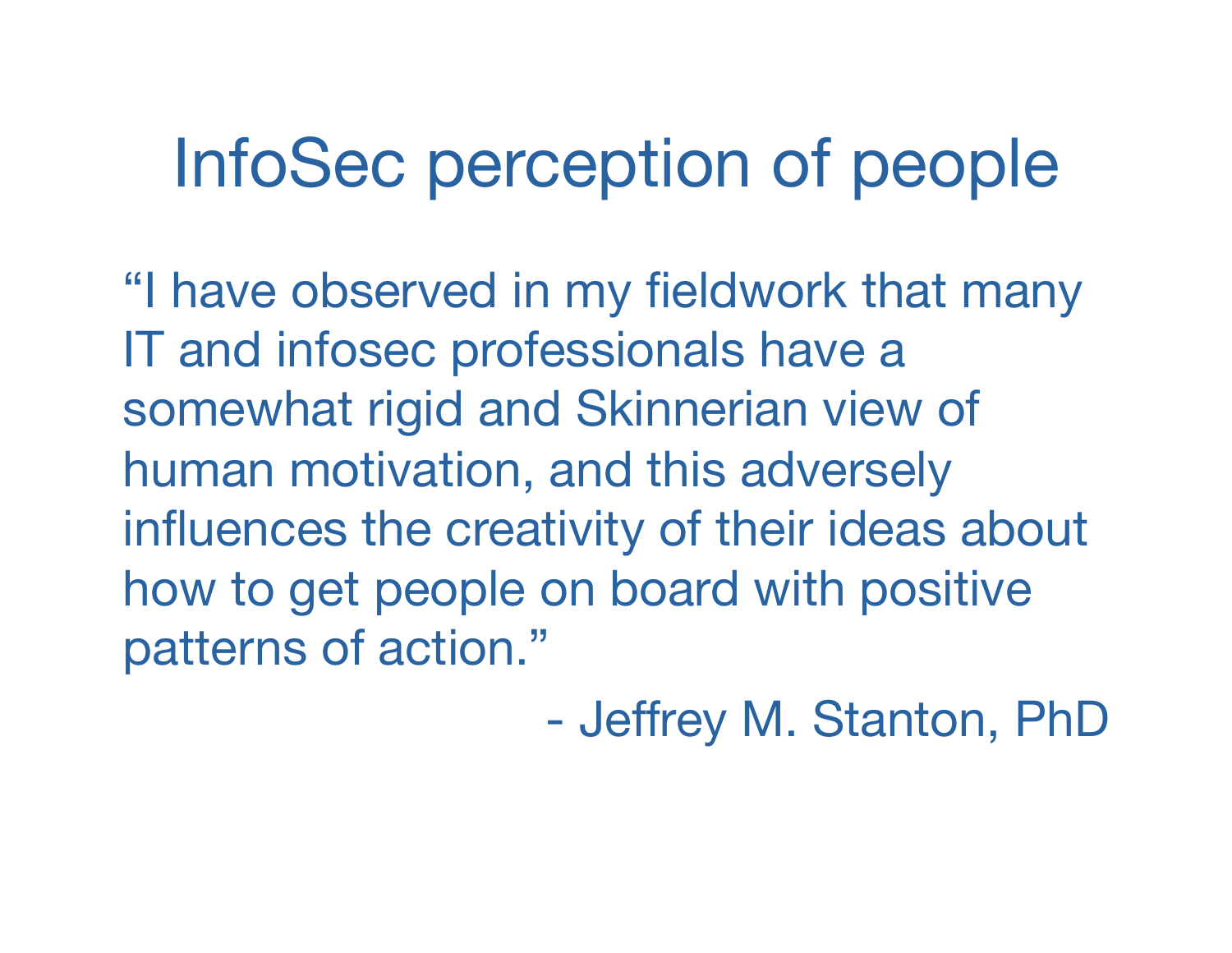## Design is the problem.

- Failure to design for people
	- Classic example: "Why Johnny Can't Encrypt," Whitten and Tygar, 1999
	- PGP 5.0 vs. educated professionals: 9-3
	- "…simple to use for those *who already understand the basic models of public key cryptography and digital signature-based trust."*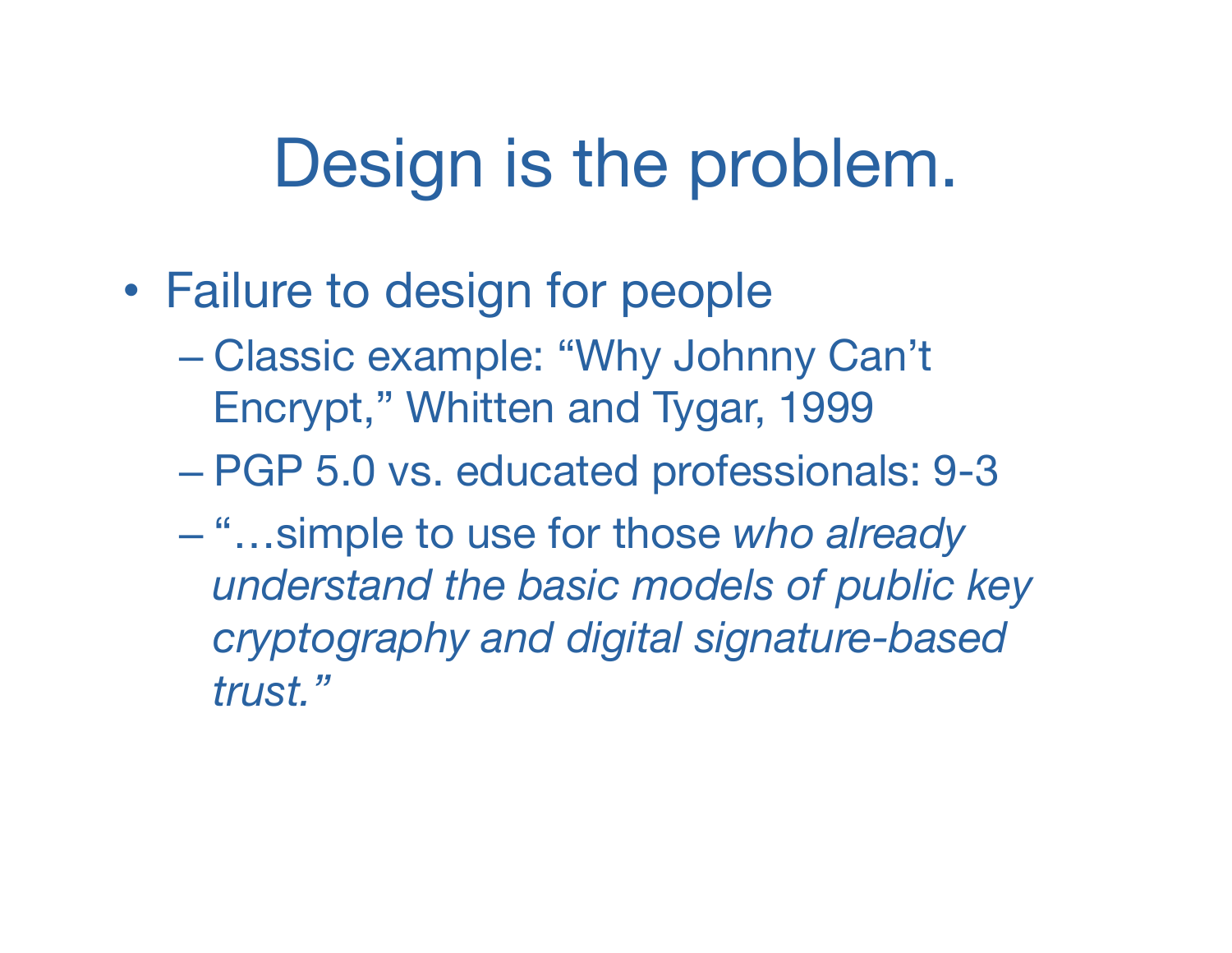#### Our expectations are the problem.

- Everyone can't be a security expert.
	- Cognitive failure: what's obvious to security experts isn't necessarily obvious to someone without the same experience level
	- Training everyone to be experts isn't practical
	- Design systems to account for lack of expertise, taking over security decisions when possible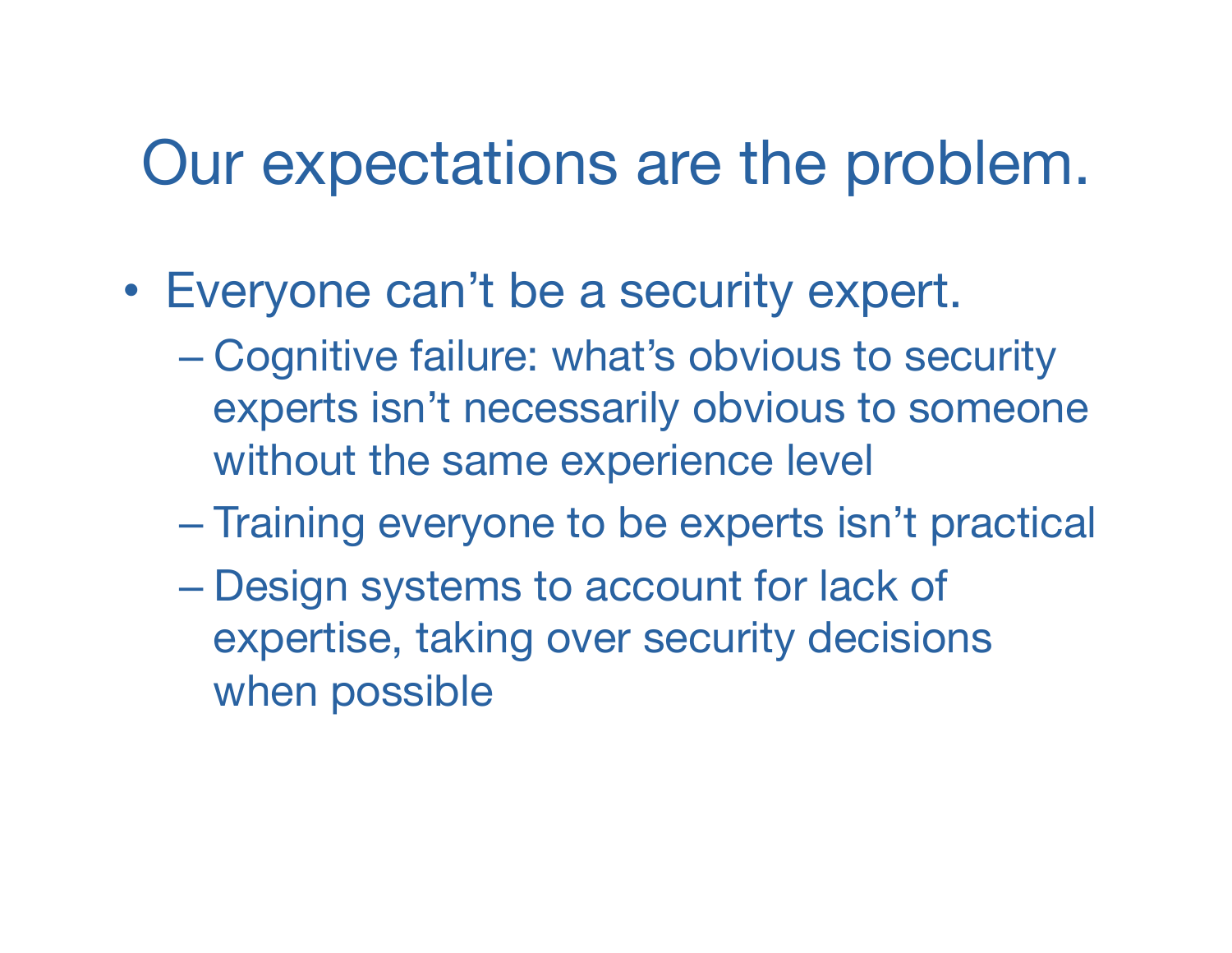# Well, how did we get here?

- Information Security Started as IT Security
- With change to Information Security, we need to change our focus from technology to people

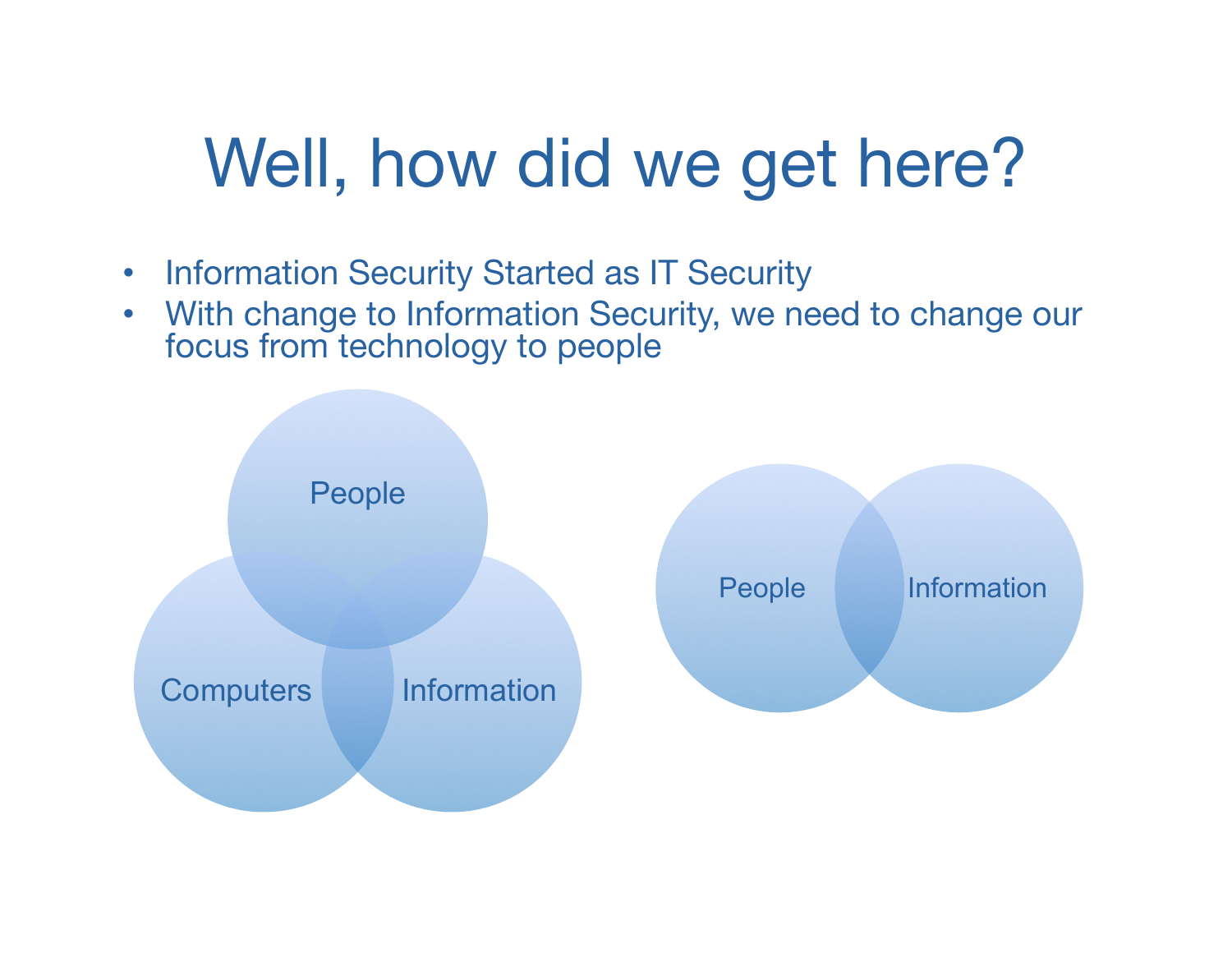• A philosophical shift, placing people first

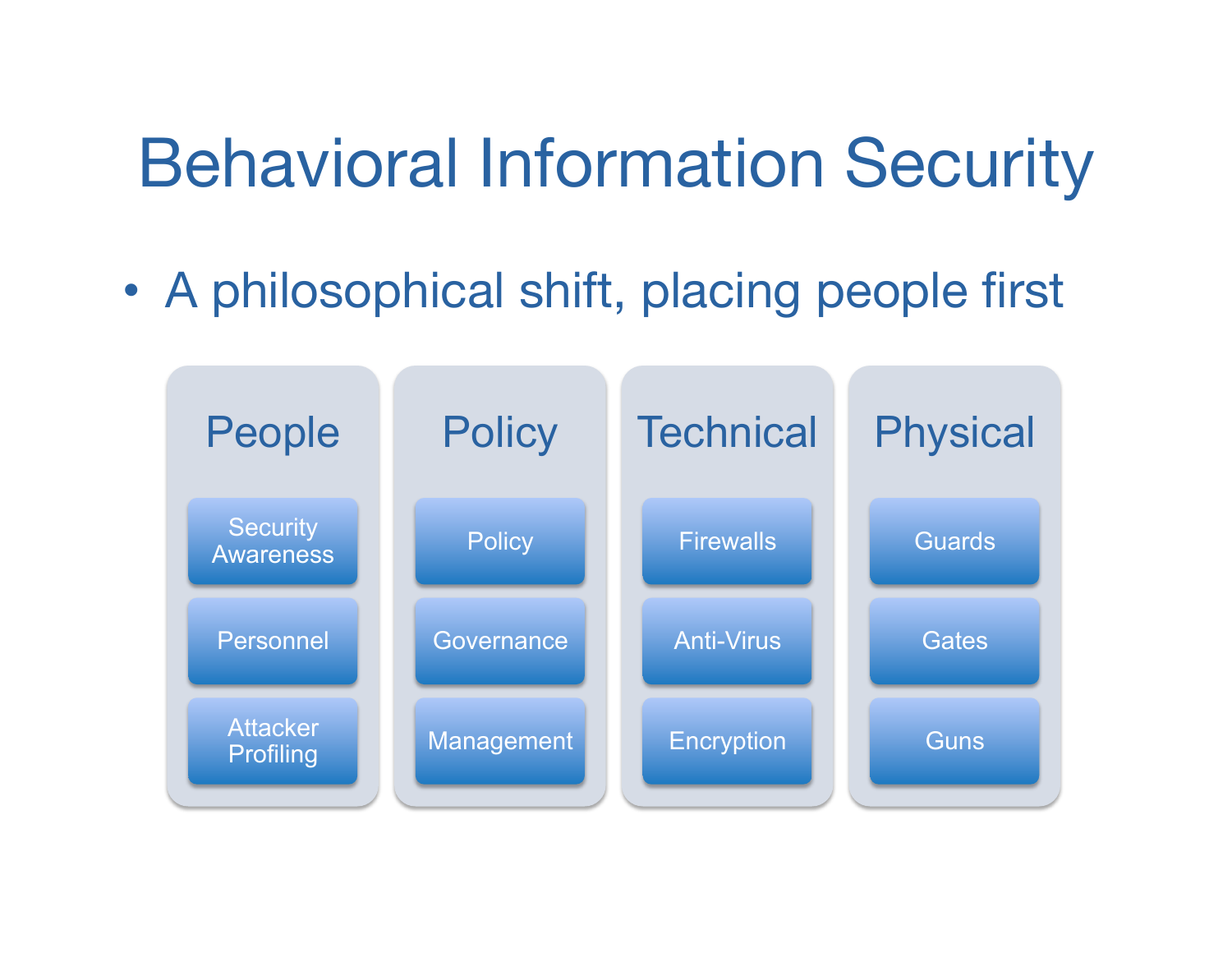- From Jeffrey Stanton:
- Defined as:
	- complexes of human action within organizations that influence the availability, confidentiality, and integrity of information systems and resources
- Mindsets and motivations of individuals whose actions have positive and negative influences on information security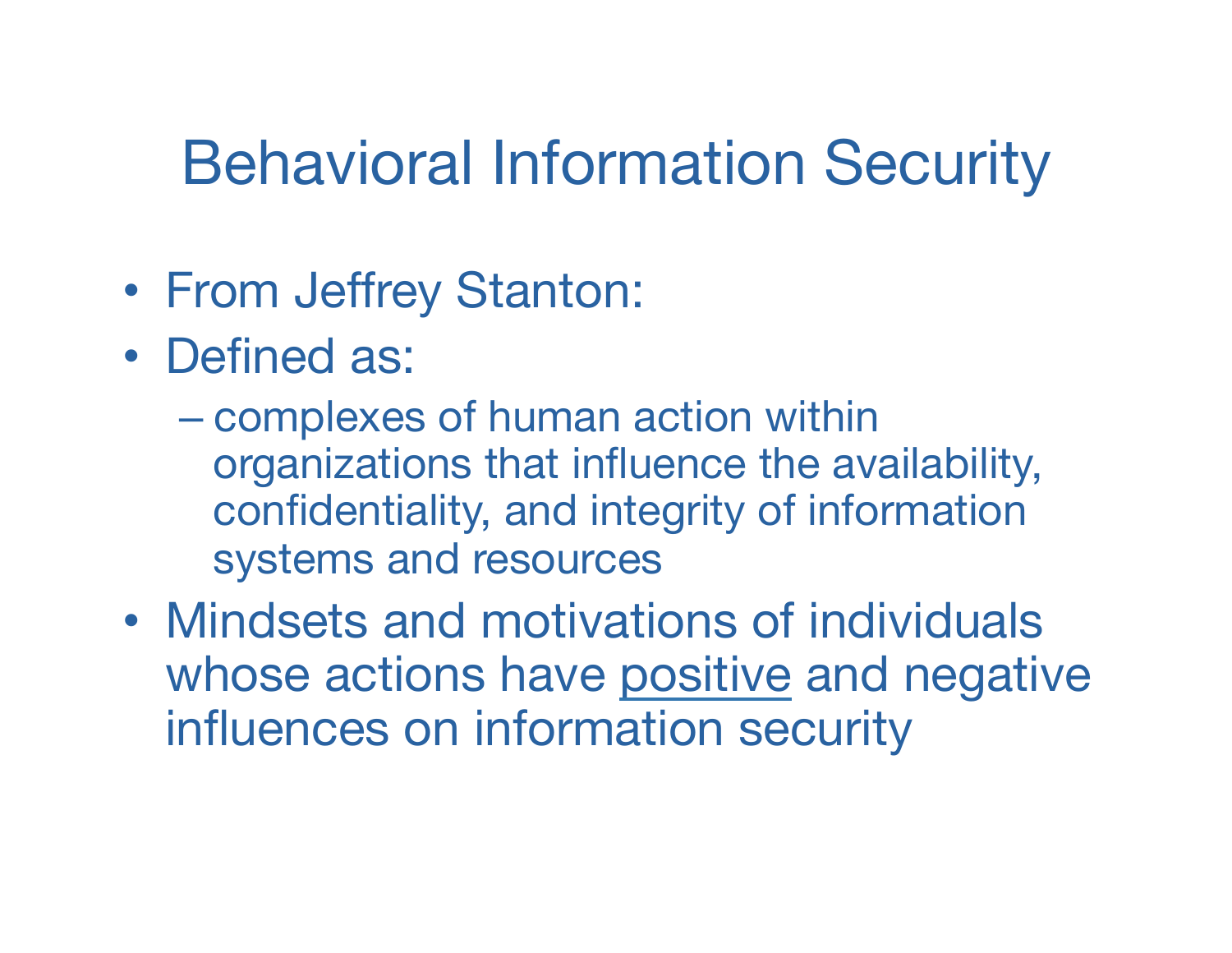- My definition:
	- A formal methodology to manage information risk, derived from knowledge of how humans behave and interact with information
- Design and implementation of security architectures and controls based on our understanding of people

– "Human Interface Design" for InfoSec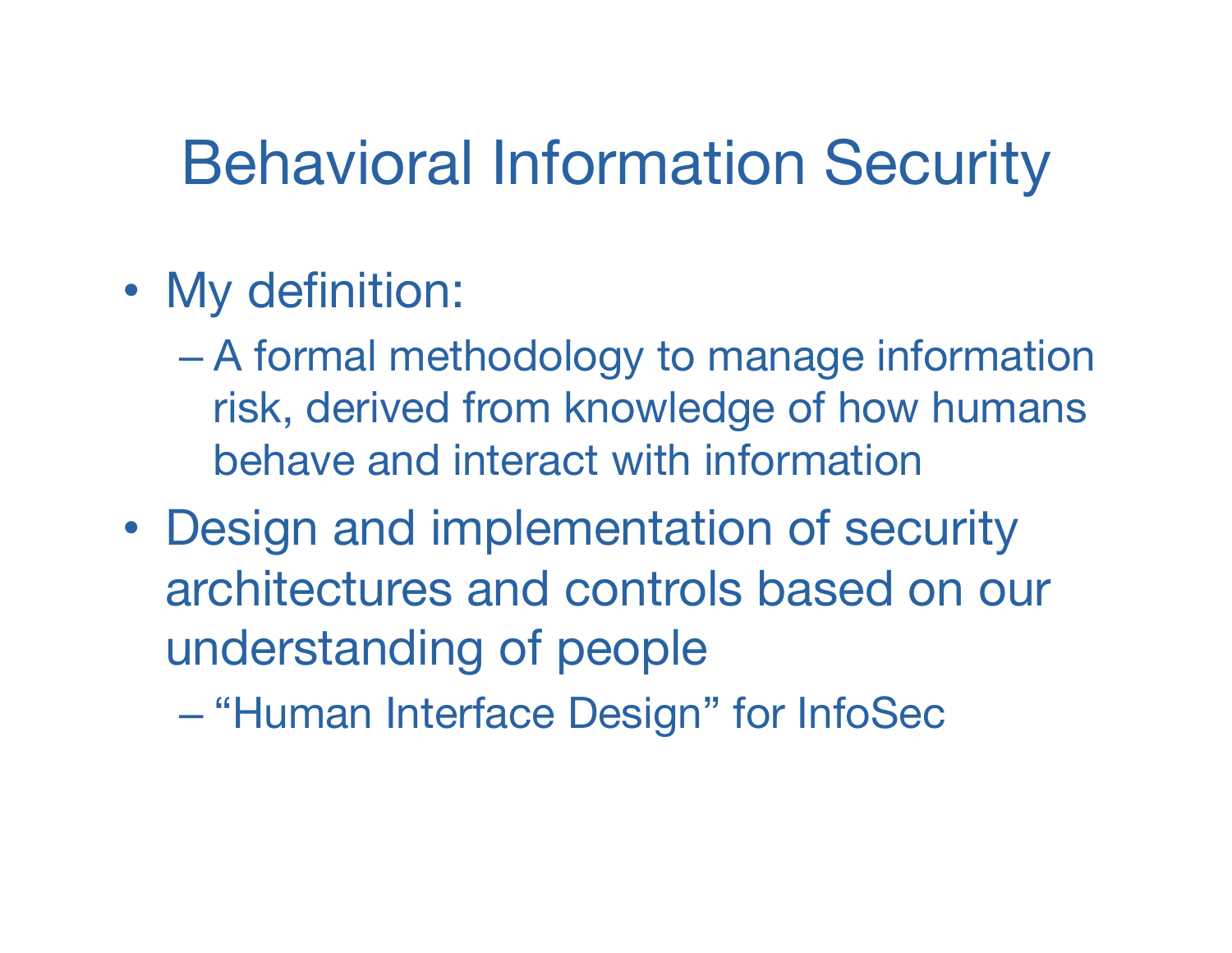# Why BIS?

- Develop new tools for information security
- Address the "people problem"
- Help modernize our profession
- **Reduce cost and improve effectiveness of Information Security**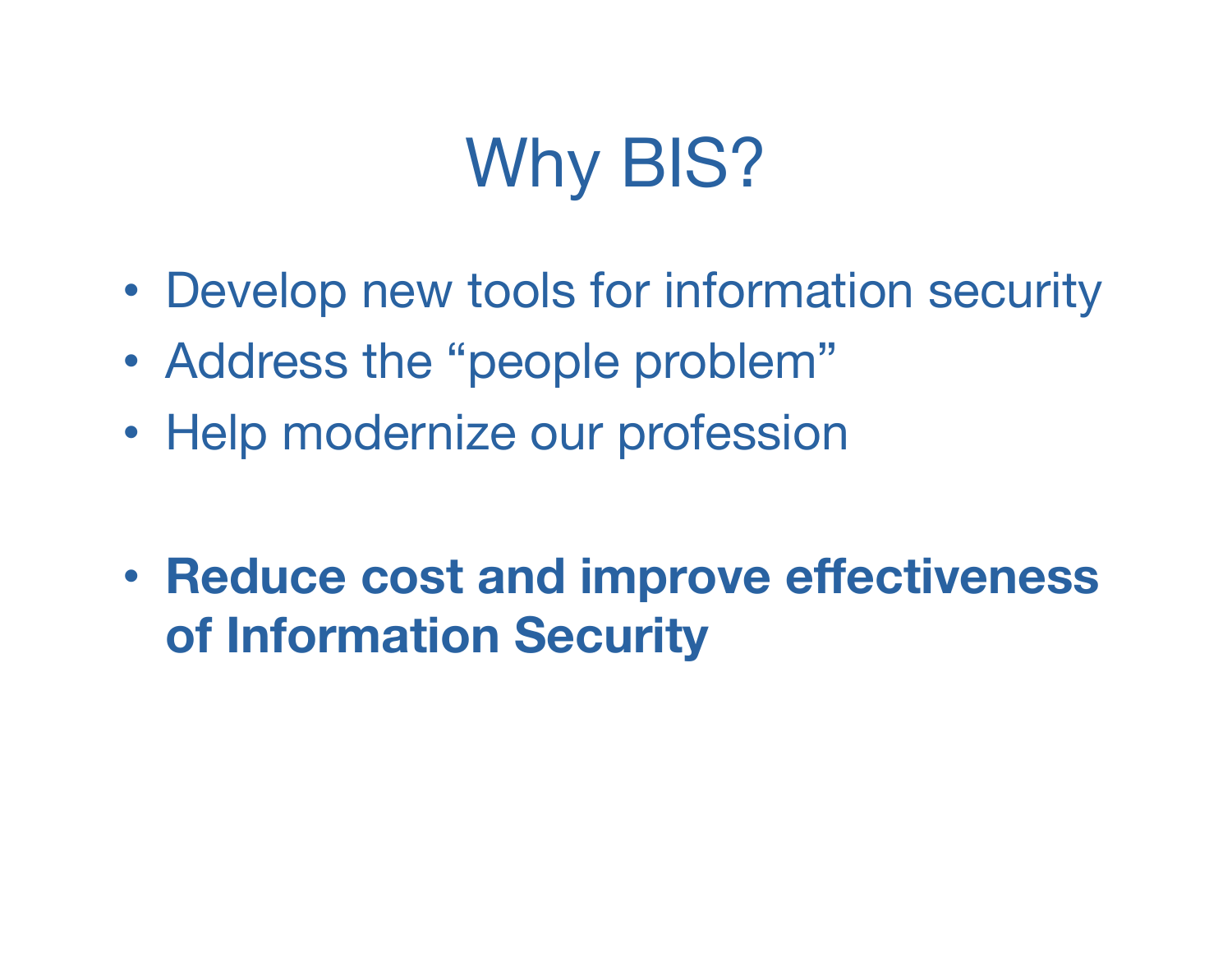

Don't be too proud of this technological terror you've constructed. The ability to DROP PACKETS is insignificant next to the potential of UNDERSTANDING HUMAN BEHAVIOR.

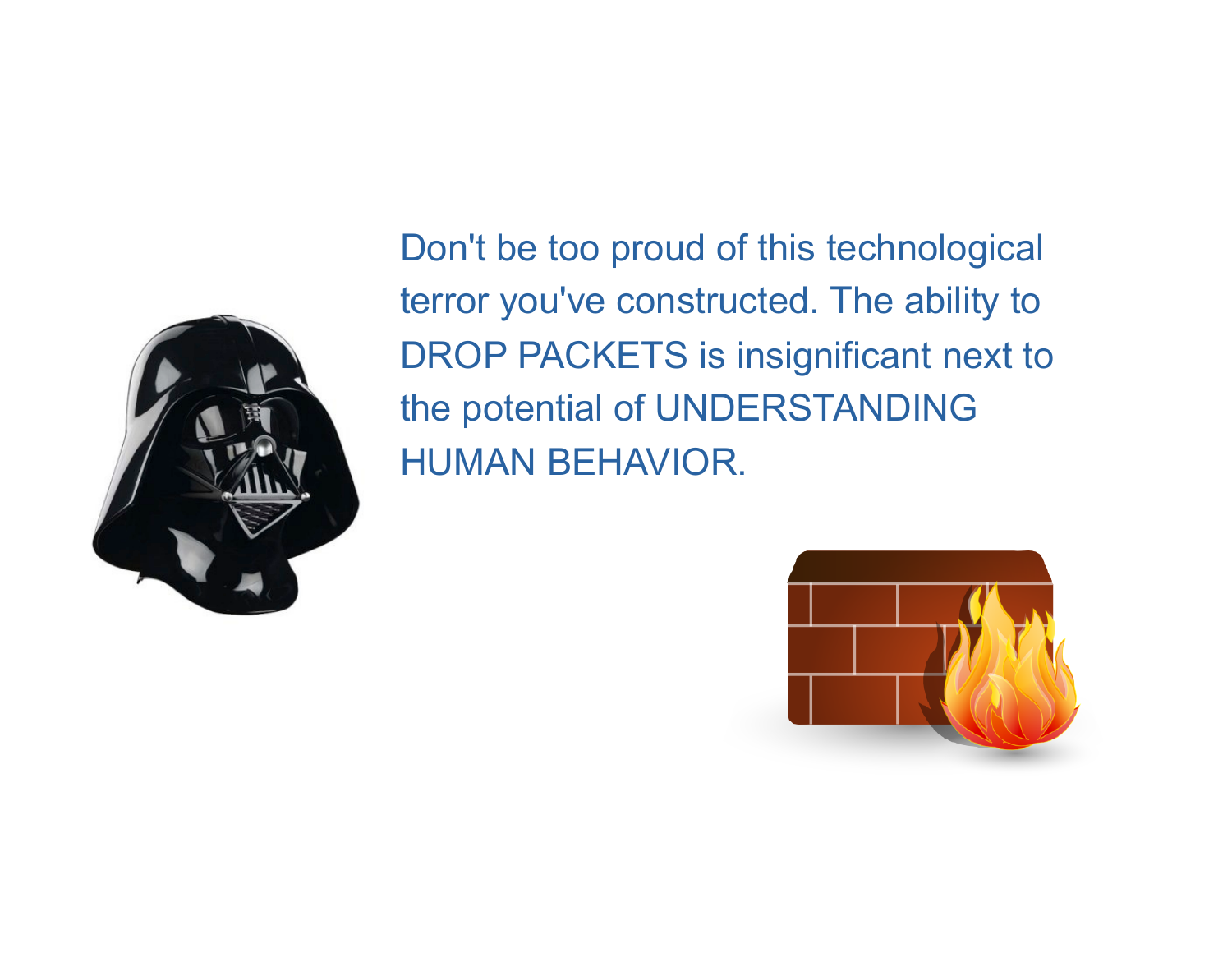#### Behavioral Security Modeling

a method for describing security requirements using BIS principles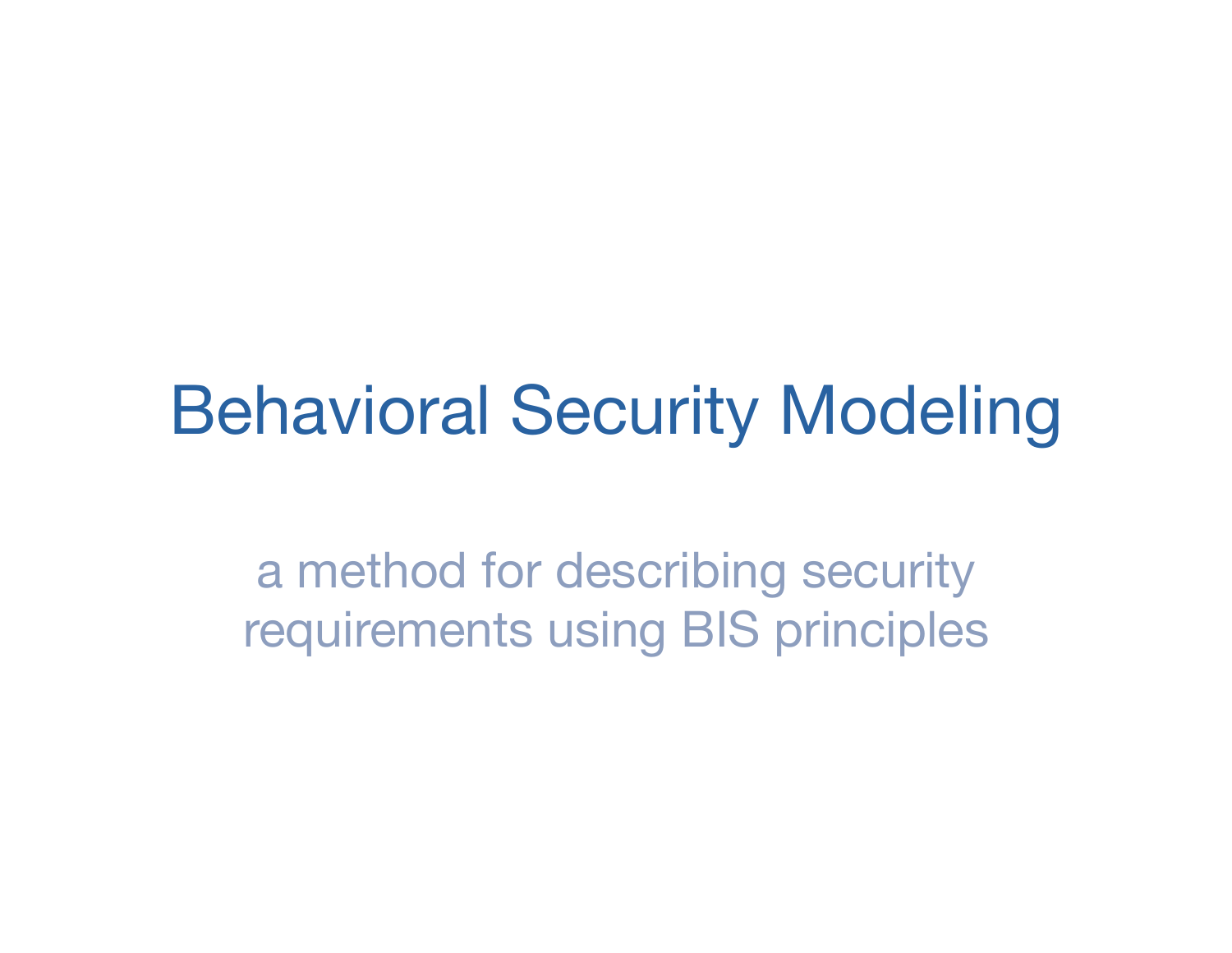#### Everyone

| <b>New Folder Properties</b>                                                     |               |        |
|----------------------------------------------------------------------------------|---------------|--------|
| Security<br>General<br>Sharing<br>Customize                                      |               |        |
| Group or user names:                                                             |               |        |
| 33 Administrators (REMOTE\Administrators)<br><b>RE</b> CREATOR OWNER             |               |        |
| . <i>≸<mark>§</mark>E</i> veryone                                                |               |        |
| <b>B</b> SYSTEM                                                                  |               |        |
| 12 Users (REMOTE\Users)                                                          |               |        |
|                                                                                  | Add           | Remove |
| Permissions for Everyone                                                         | Allow<br>Deny |        |
| <b>Full Control</b>                                                              | ◛             |        |
| Modify                                                                           |               |        |
| <b>Read &amp; Execute</b><br><b>List Folder Contents</b>                         | ☑             |        |
| Read                                                                             | ☑             |        |
| Write                                                                            |               |        |
| <b>Conside Demissions</b>                                                        |               |        |
| For special permissions or for advanced settings,<br>Advanced<br>click Advanced. |               |        |
| OΚ<br>Cancel<br>Apply                                                            |               |        |

*"I just set up this new folder, and want to give everyone access"* Everyone…

- on my team?
- in IT?
- in the company?
- who is able to access this directory, even anonymously?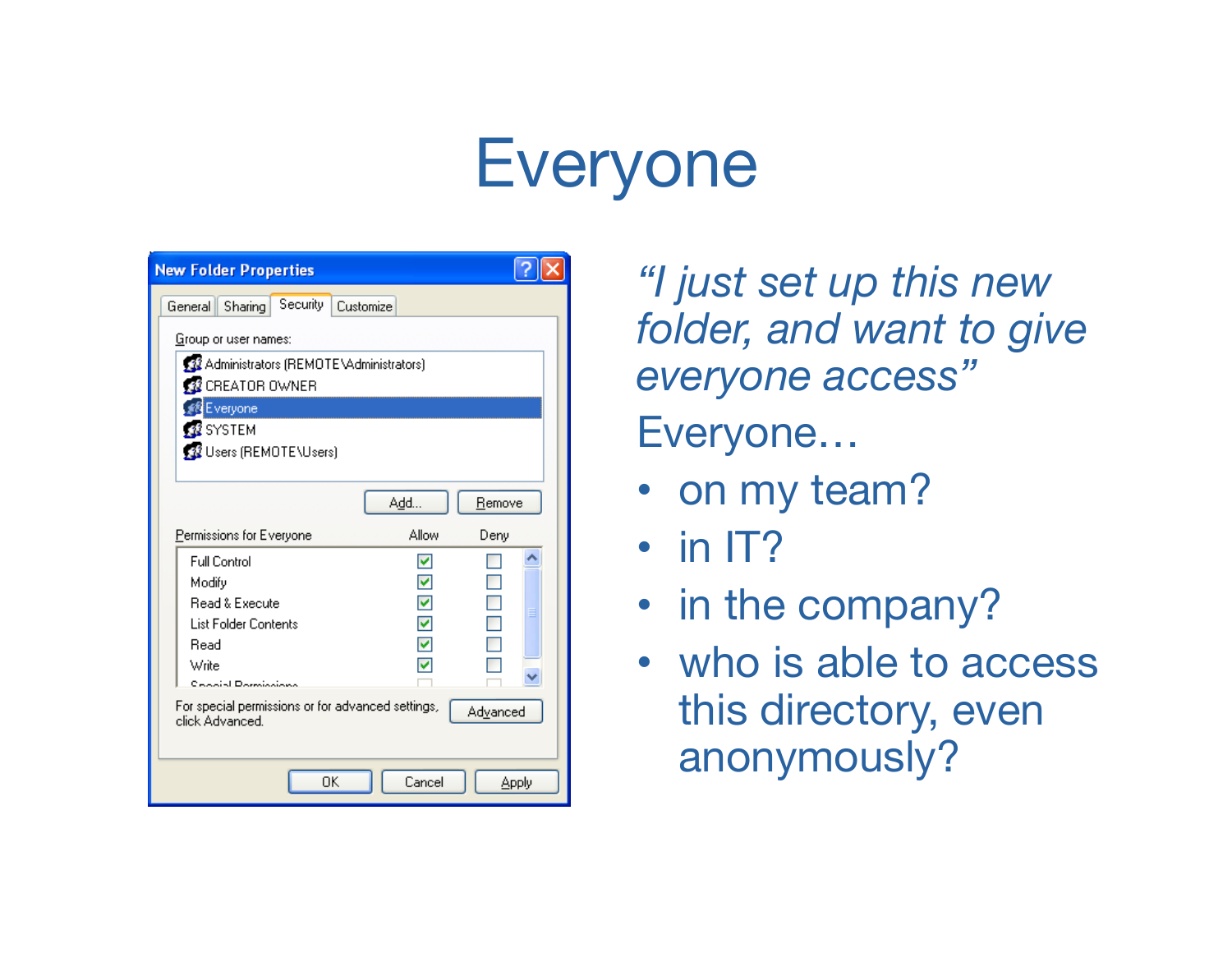# The "Everyone" Problem

- Desired (intended) outcome: I authorize all IT employees and contractors to view (read) the contents of my folder.
- Actual outcome: I authorize all employees, contractors, vendors, partners, anyone with an account.
- Difference between intended and actual outcomes introduces a vulnerability; employees outside IT, vendors and partners have unauthorized access to my folder.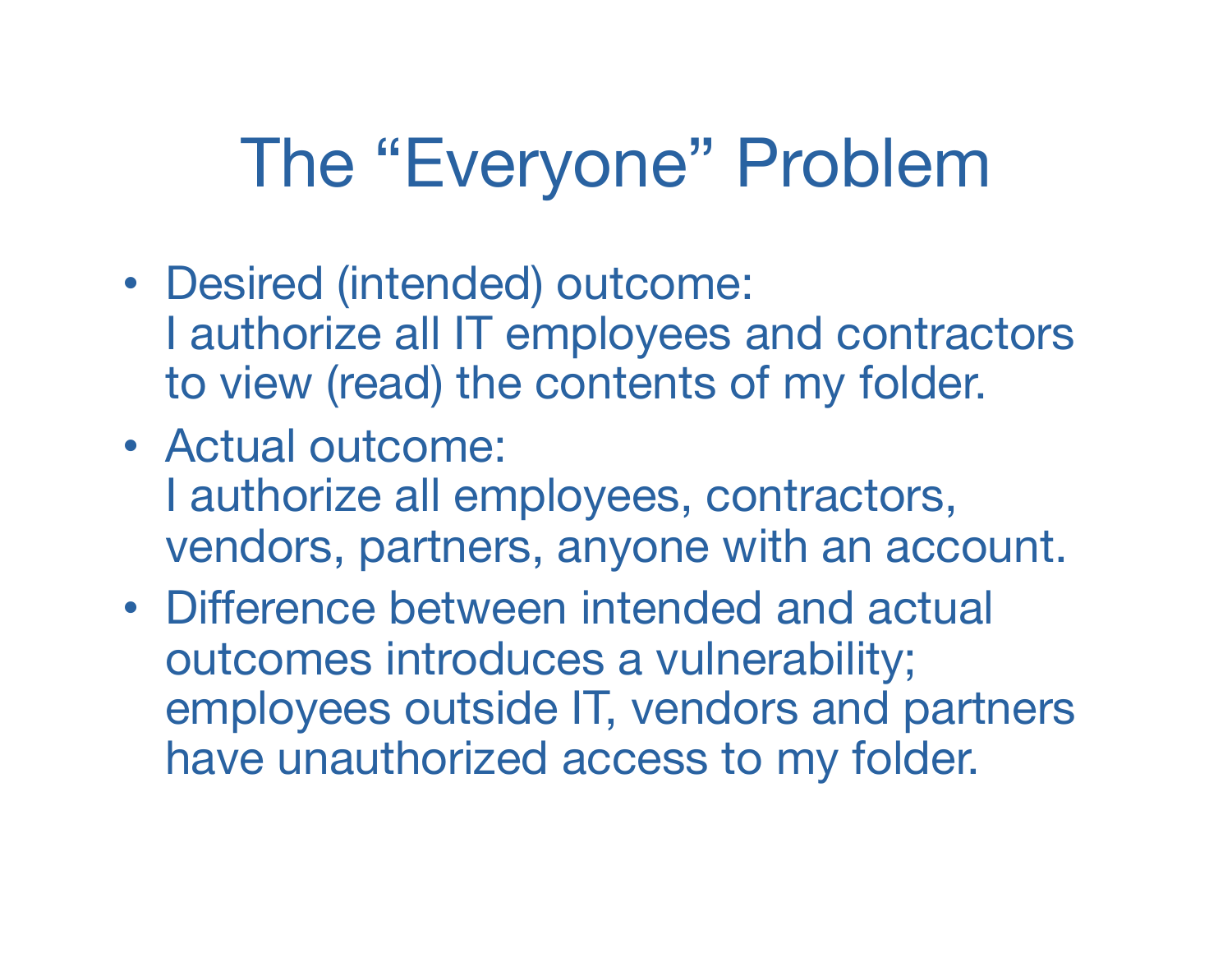# Behavioral Security Modeling

- Standard methodology for describing desired / intended outcome
- Useful to describe user intent
- Useful to describe system functionality
- Allows analysis to identify gaps between  $interactions$  intent and functionality  $=$  vulnerabilities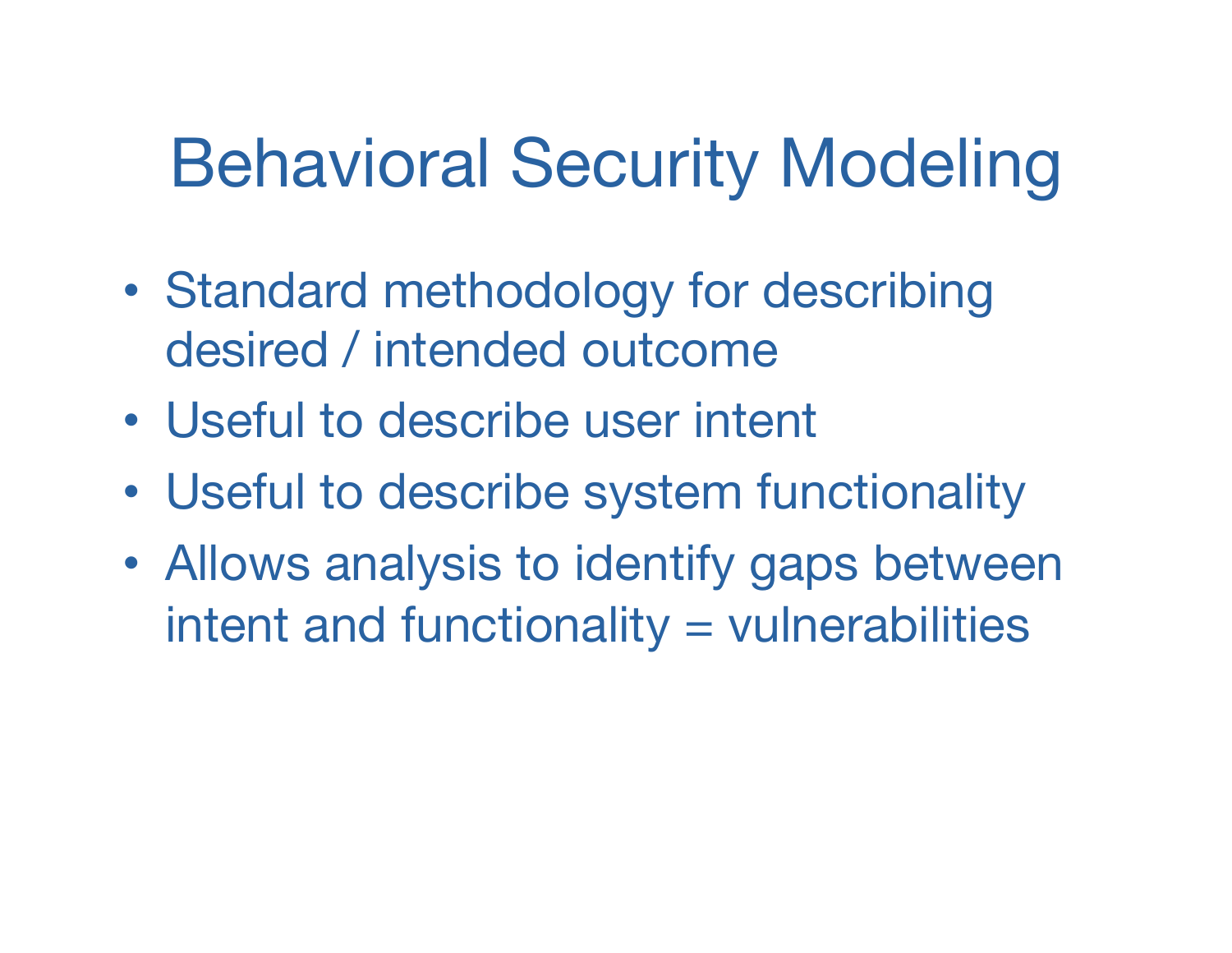# Behavioral Security Modeling

• Improves precision of security requirements to prevent introduction of vulnerabilities in the first place by building systems that behave as people expect (predictable)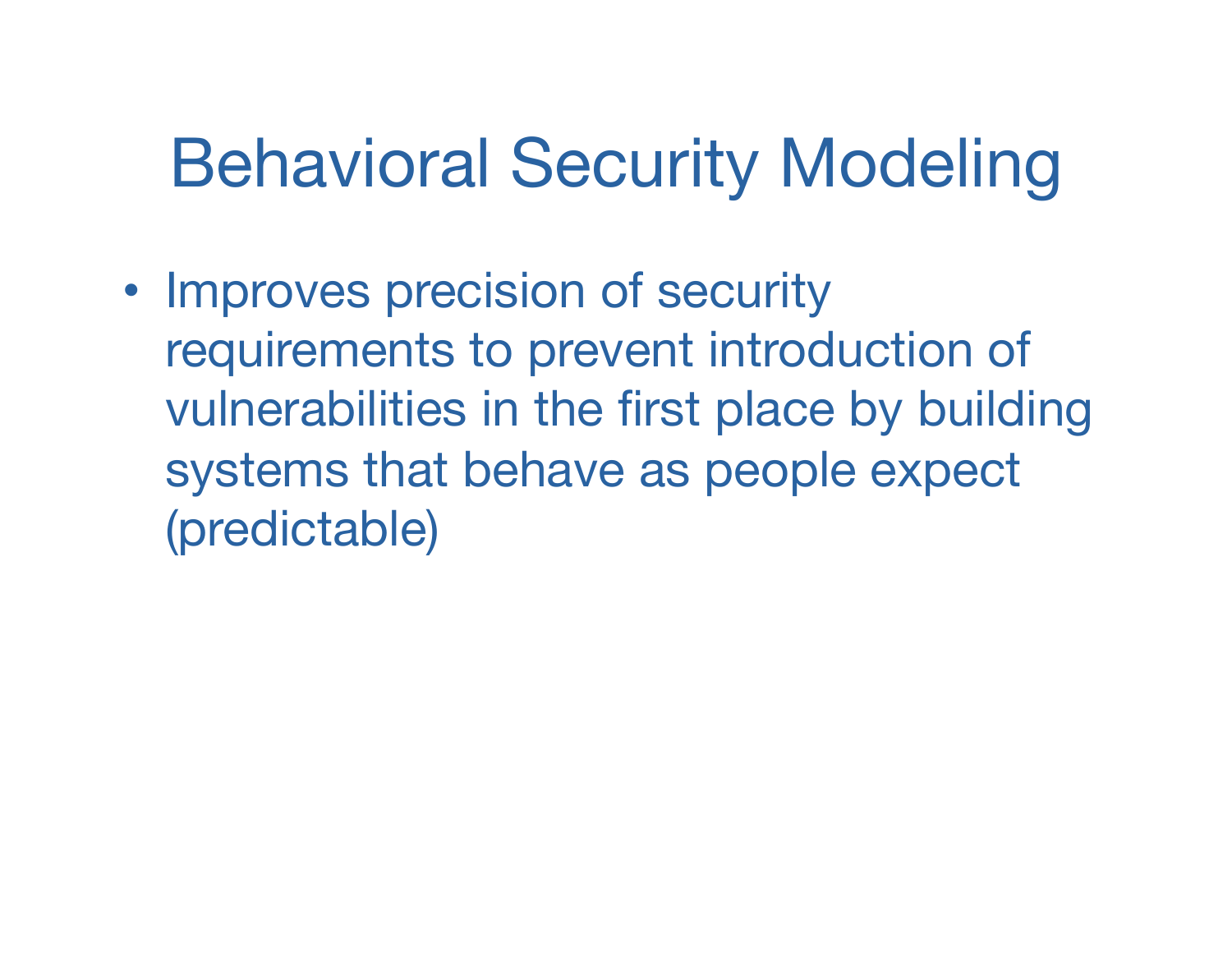# **Components**

- Actors (People)
	- Individuals (Roles, Specific People)
	- Groups (Social Groups within Organization)
- Objects (Information)
- Actions
	- Functional Actions
		- Simple Actions (Read, Write)
		- Complex Actions (Purchase Book, Create Account, etc.)
	- Security Actions (Identify, Authenticate, Authorize, Delegate, etc.)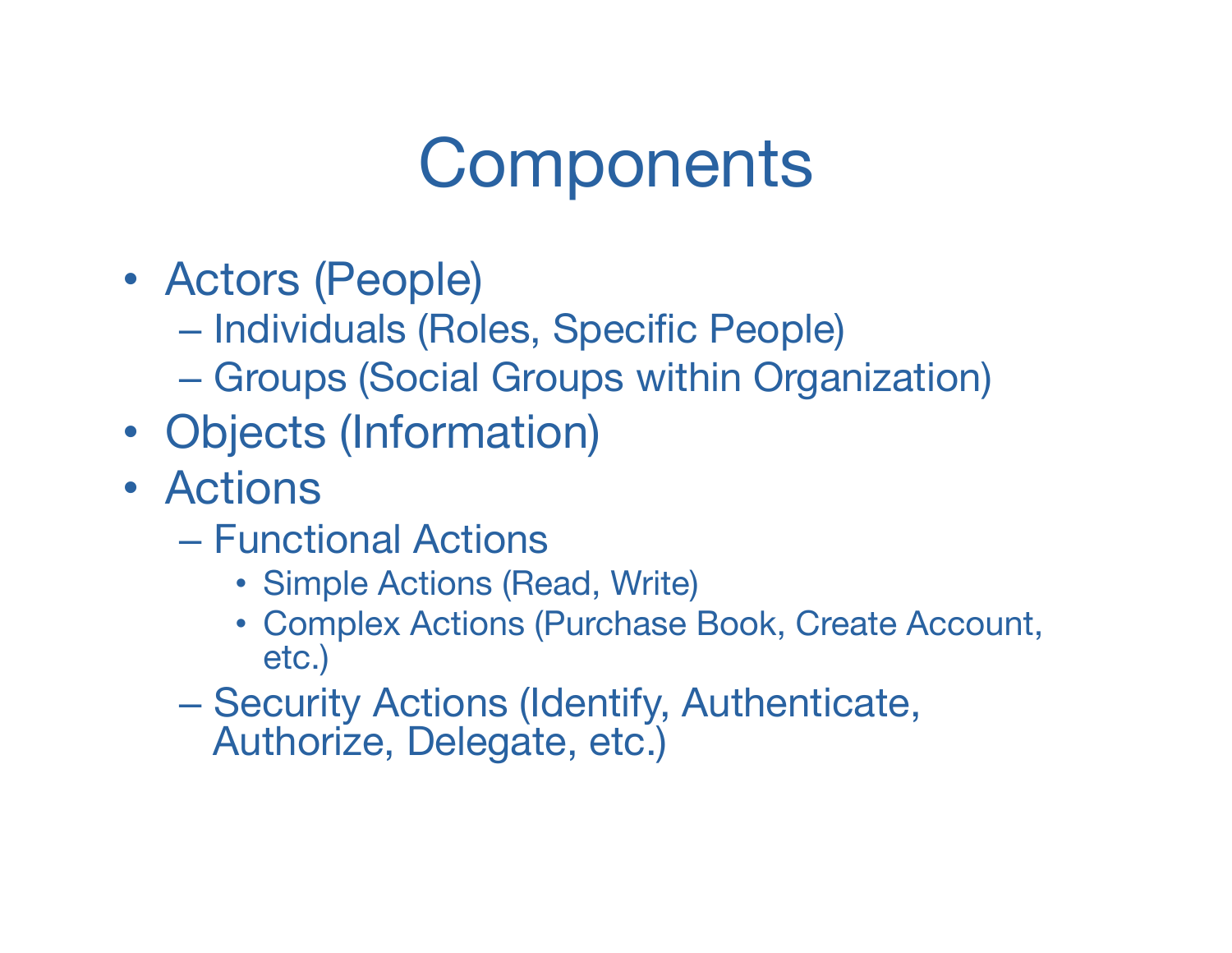# **Components**

- Constraints (Limitations)
	- Time (Business Hours)
	- Location (In Office)
- Hidden Constraints
	- Implied, assumed, or unstated constraints
	- "Give access to Bob in Accounting (only as long as he's working here, and it's appropriate for his job)"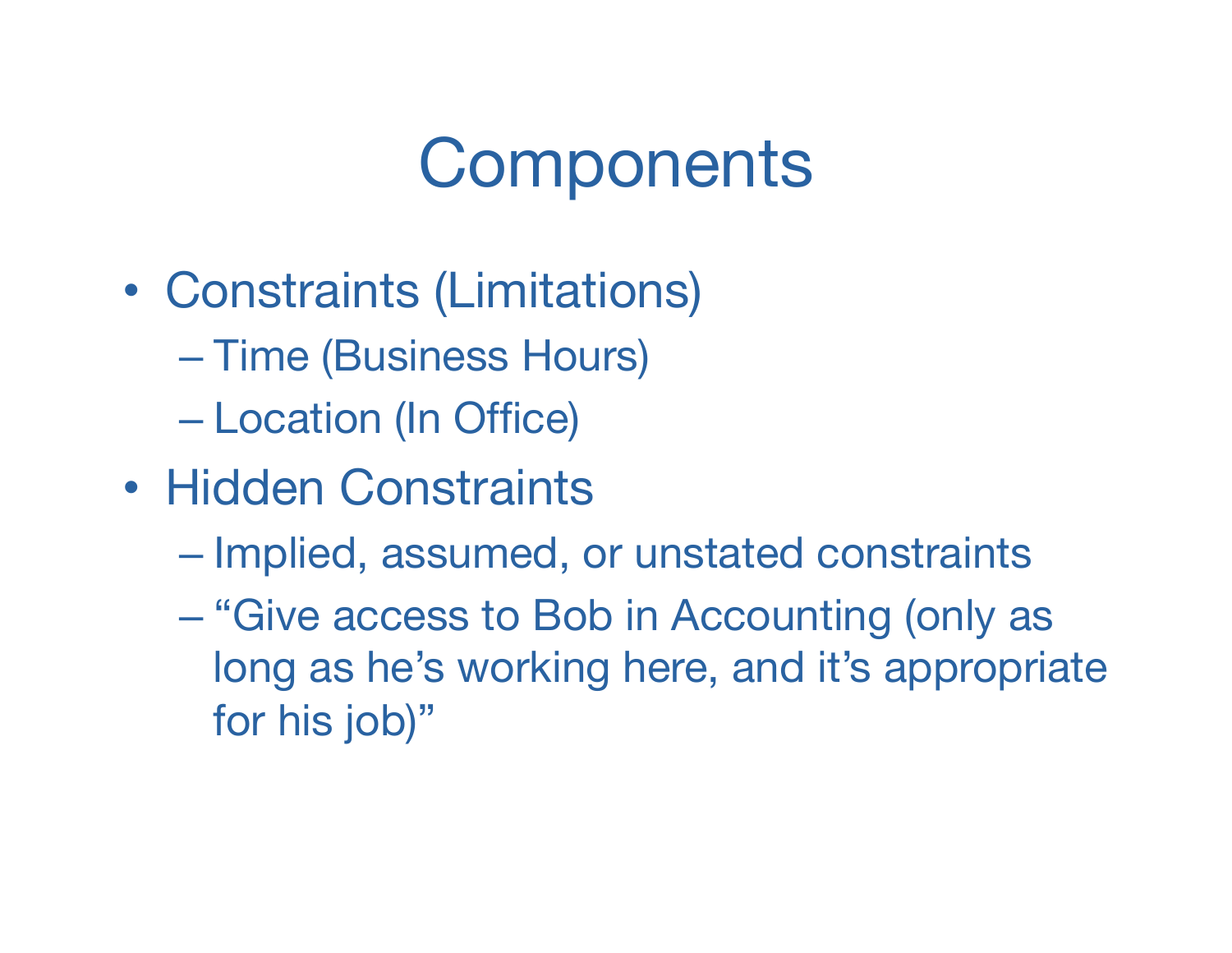#### **Scenario 1: SharePoint**

*"I want everyone working for my company to have access to my SharePoint site."*

- Actor: Me (Site Owner)
- Actor: All employees and contractors
- Security Action: Authorize [Functional Action]
- Functional Action: Read
- Object: My SharePoint site
- Constraints: Only at work (or when using VPN)
- Hidden Constrains: Only for current employees and contractors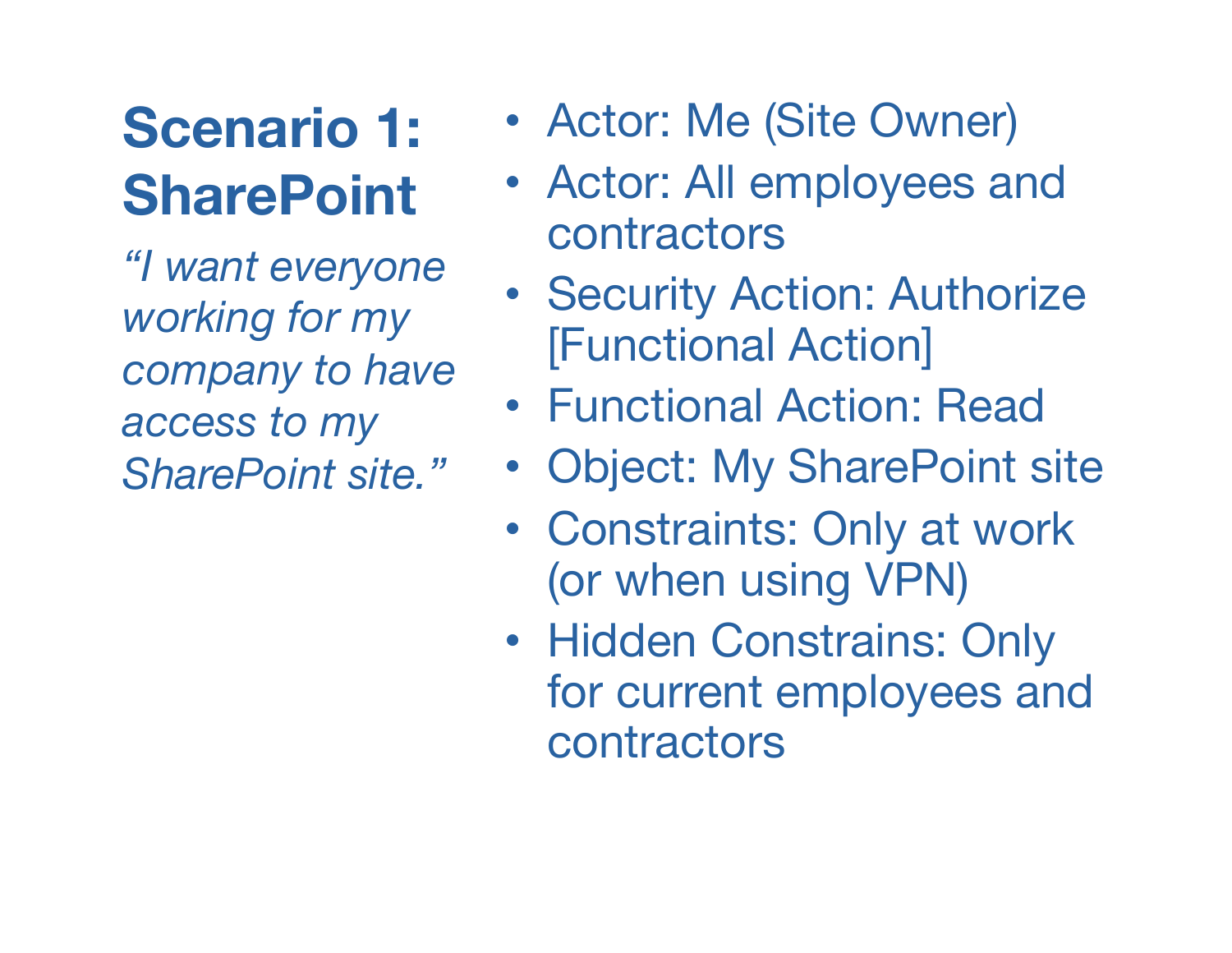#### **Scenario 1: SharePoint**

How do I set this up? *"Hmm. Why don't I just use this 'authenticated users' group, that will include everyone!"*

Gap: Authenticated Users includes more people than "all employees and contractors"

Possible Fix: Present a list of organizationally appropriate groups

What group would you like to be able to view the site?

- My team
- My department
- All employees
- All employees and contractors
- *All employees, contractors, vendors, and partners*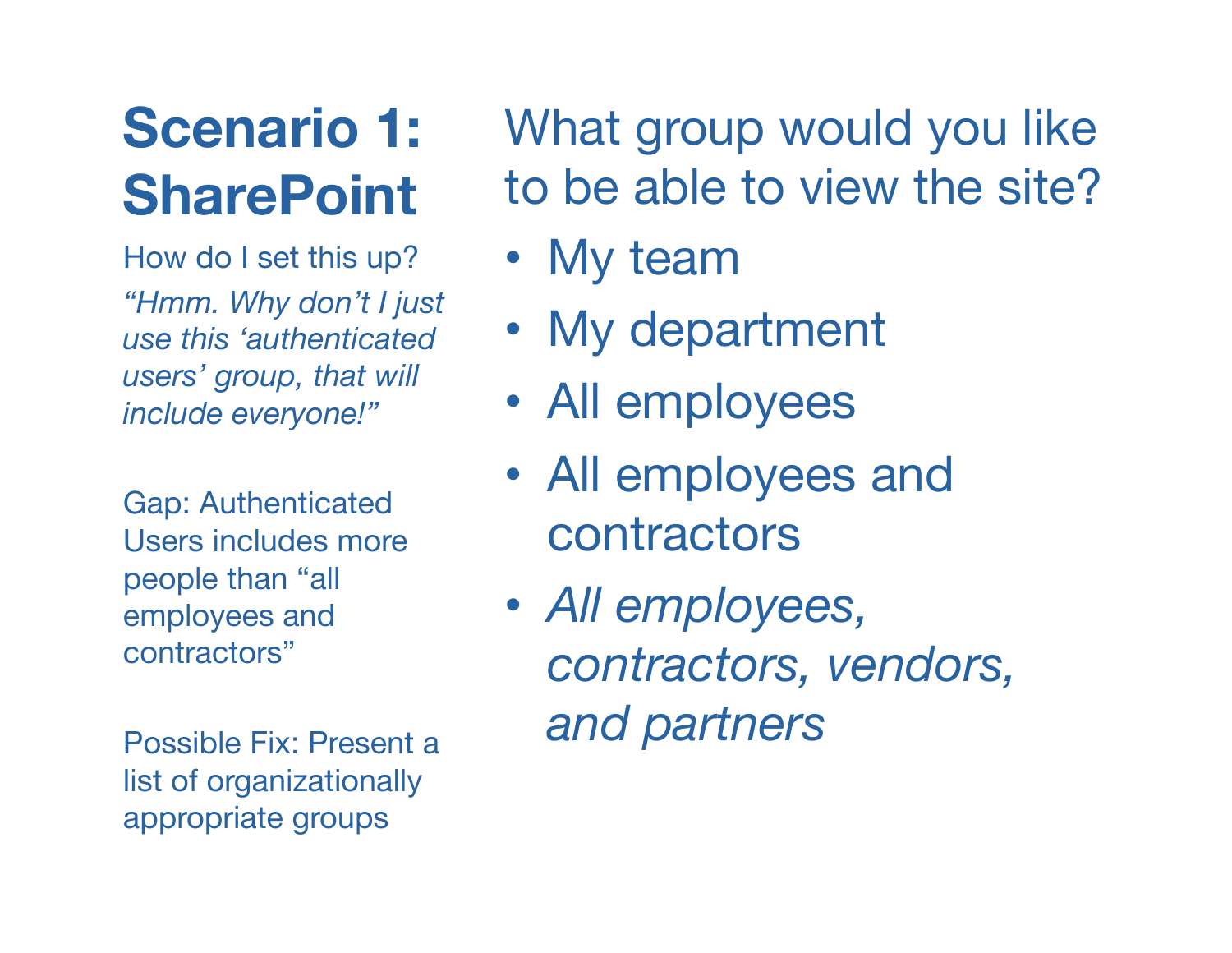#### **Scenario 2: SharePoint II**

*Alice, a marketing employee I'm working with on a six month project requests access to my site.*

- Actor: Me (Site Owner)
- Actor: Alice (specific person)
- Security Action: Authorize [Functional Action]
- Functional Action: Read
- Object: My SharePoint site
- Constraints: Only at work (or when using VPN)
- Hidden Constraints: Only for duration of the project, only if Alice is still an employee, and in her current position.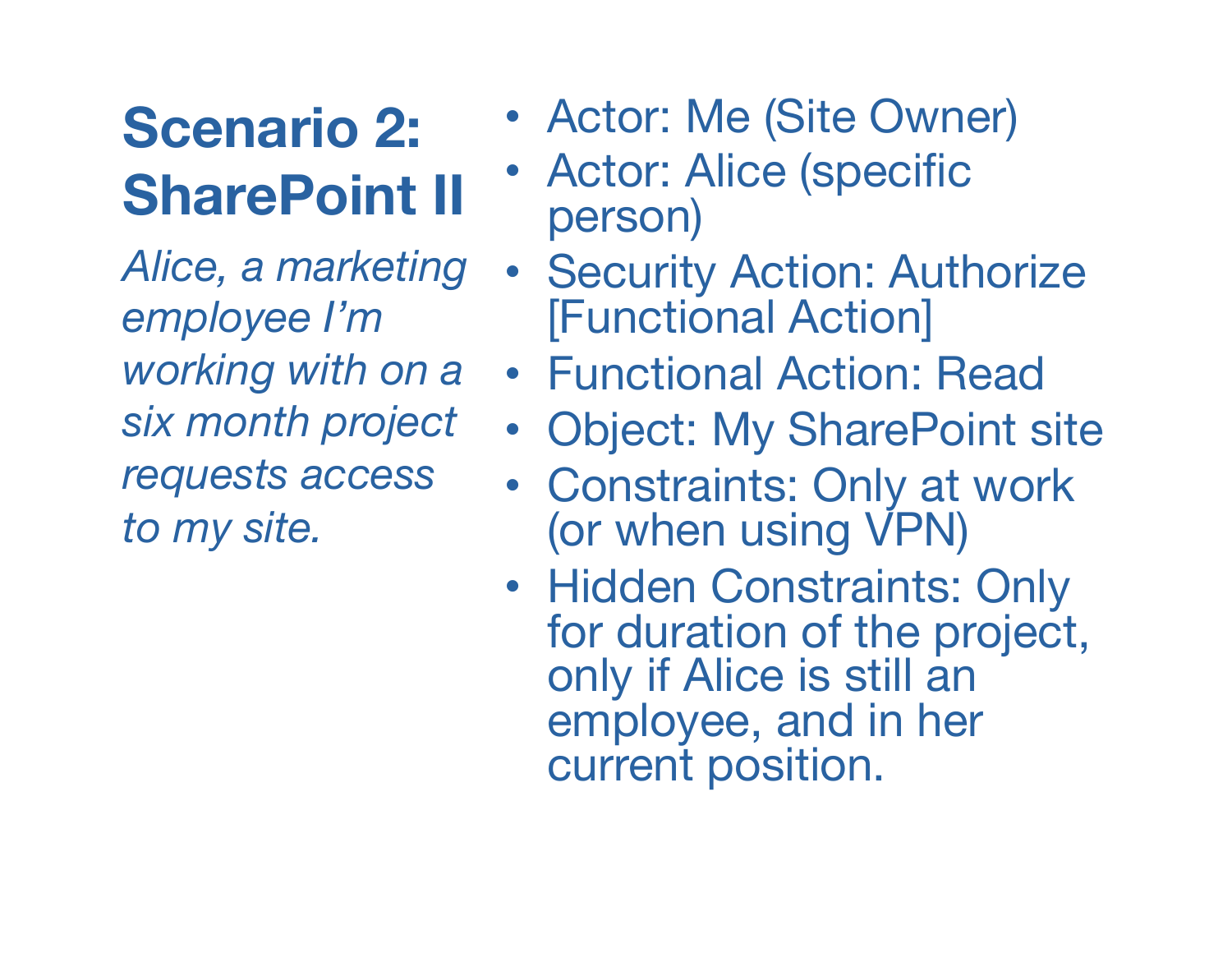#### **Scenario 2: SharePoint II**

What happens?

*SharePoint sends me an email and I click on "give Alice read access." (not what I really want)*

Gap: No time limit placed on access.

Possible Fix: Present a list of options for time limited access.

How long would you like Alice to have access?

- For x months (pick a value 1-12)
- *Indefinitely (as long as Alice is in her current position)*
- *Indefinitely (as long as Alice is employed)*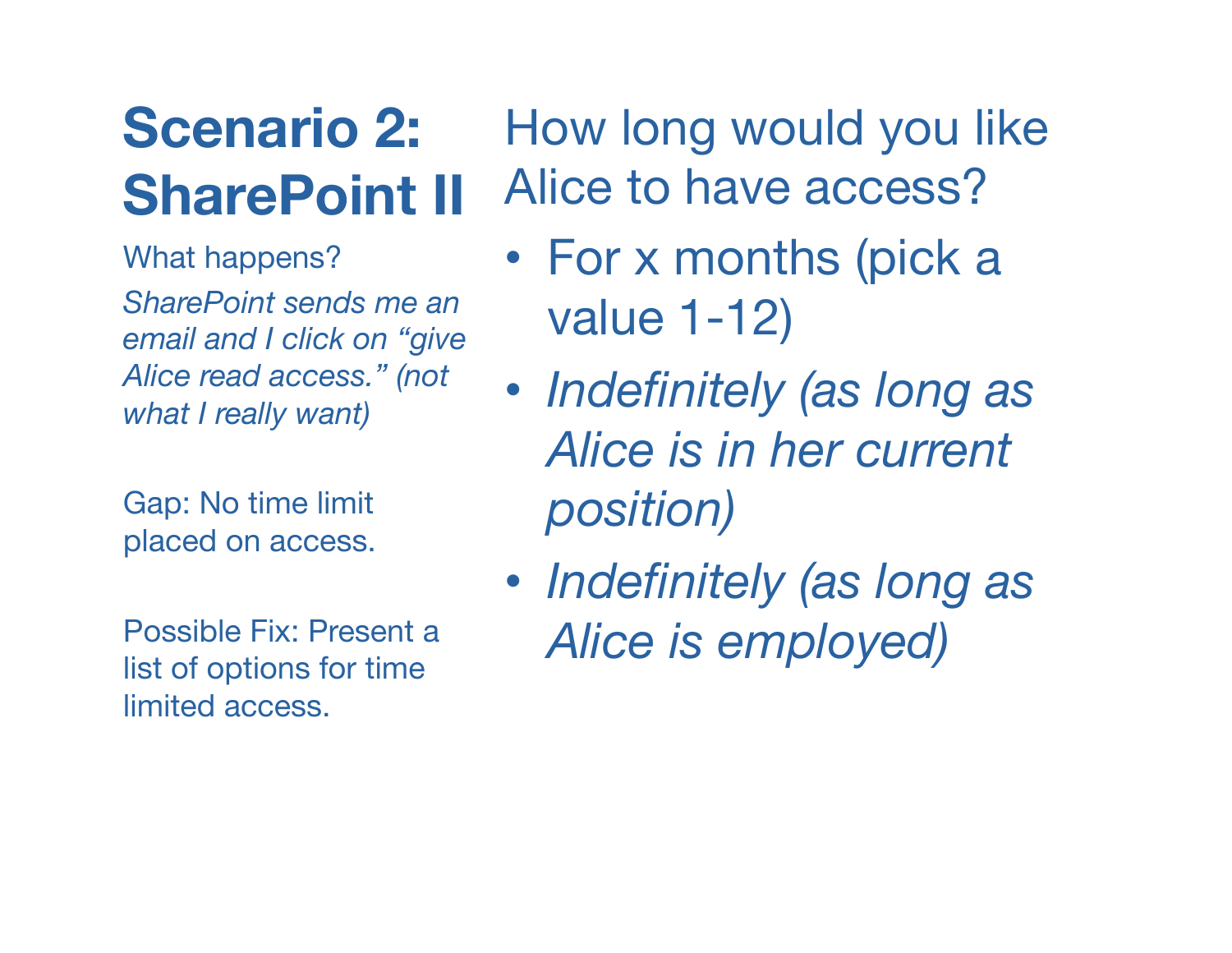# Credit Card Payments

- Customer
	- Person/Group buying a product
- Merchant
	- Person/Group selling a product
- Processor
	- Person/Group clearing the payment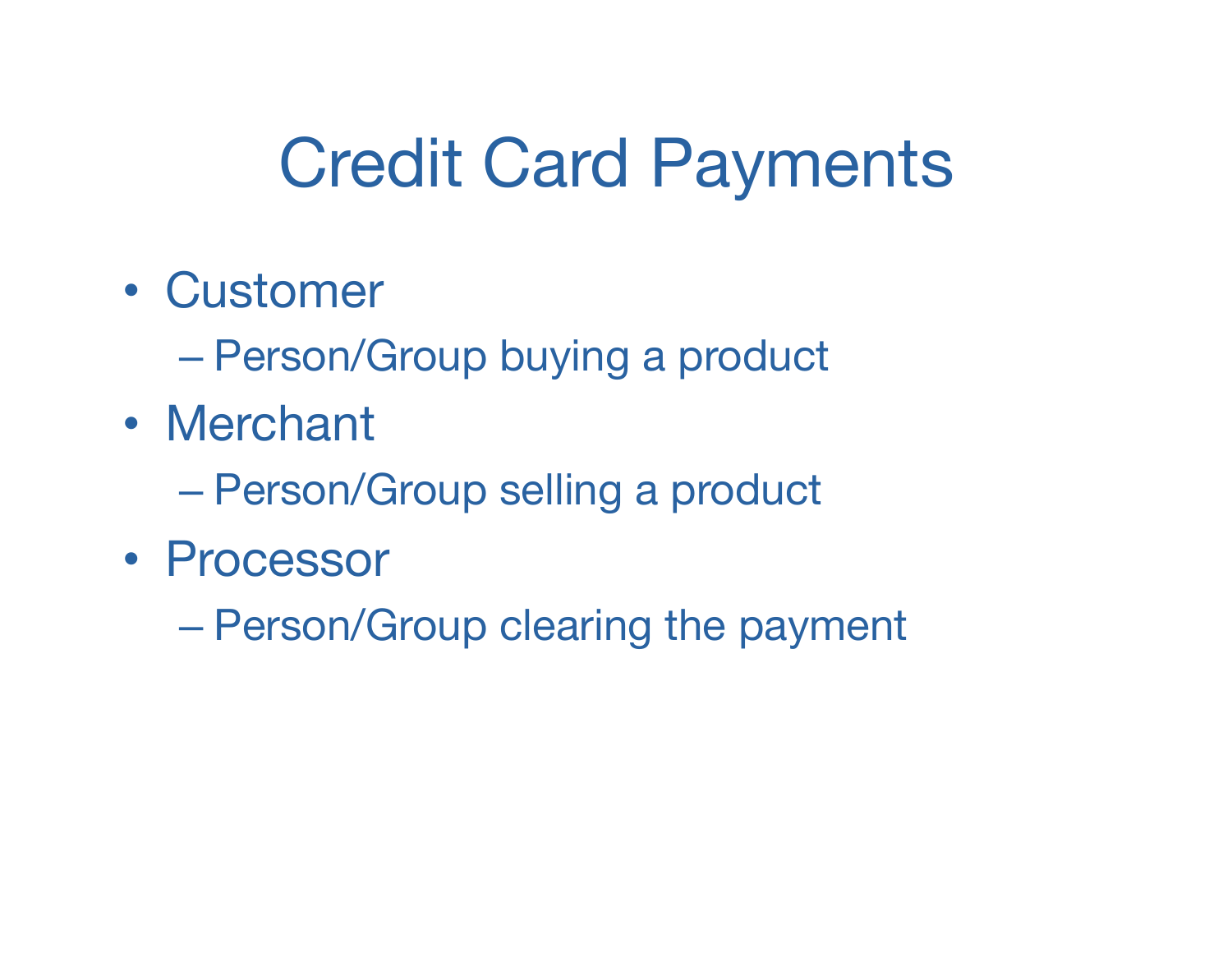# Credit Card Payments

- Customer:
	- Authorizes Merchant to take \$149 in exchange for an iPod nano.
	- Provides *authorization token*: card number, expiration, name, address, phone, verification code (CVV2)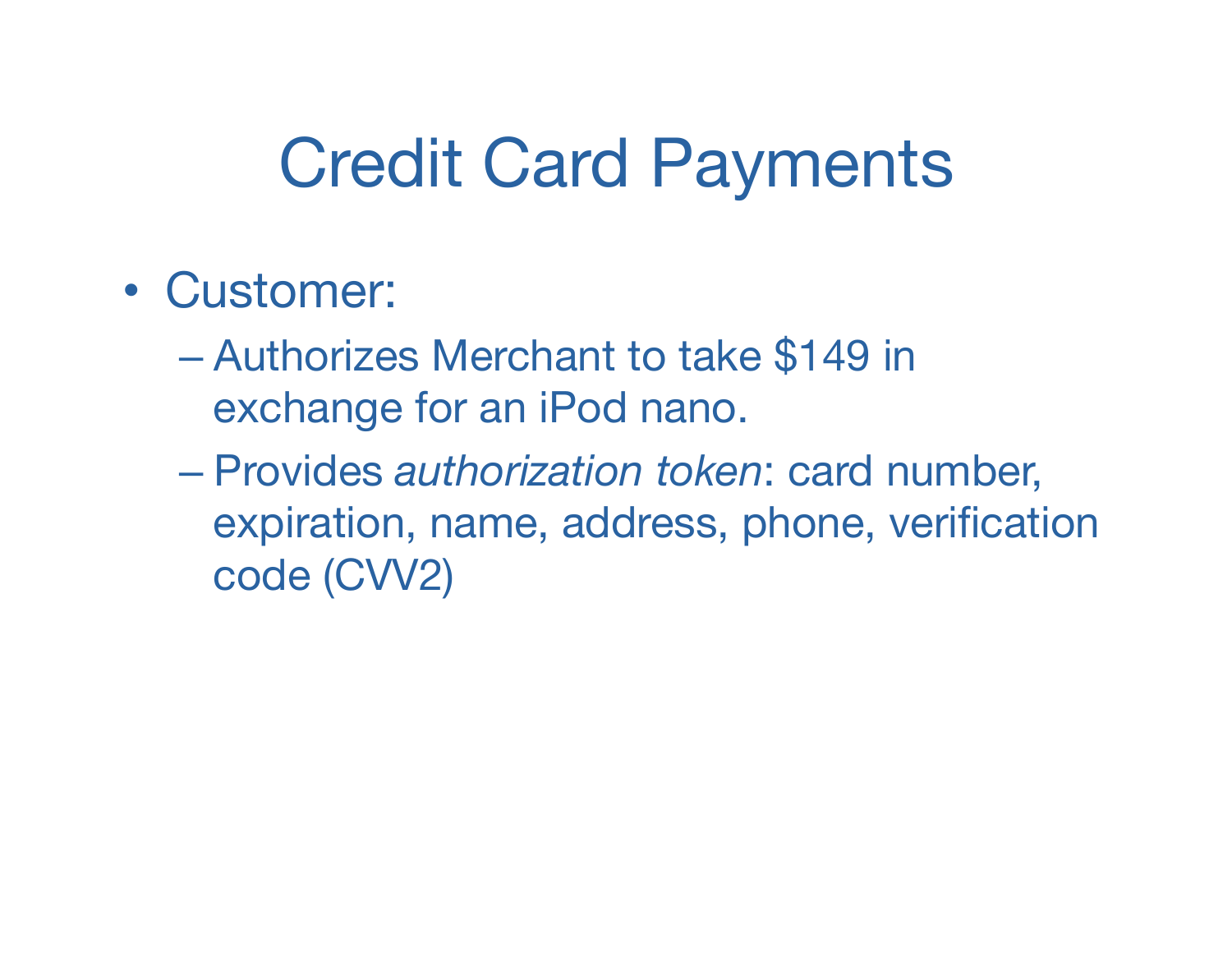## Detour: Security Tokens

- Security tokens (as used here) are bundles of information used to implement a security action in information systems
- Customer authorizes payment
- Token contains all data needed to confirm customer authorization
- Identification tokens (i.e. username)
- Authentication tokens (i.e. password)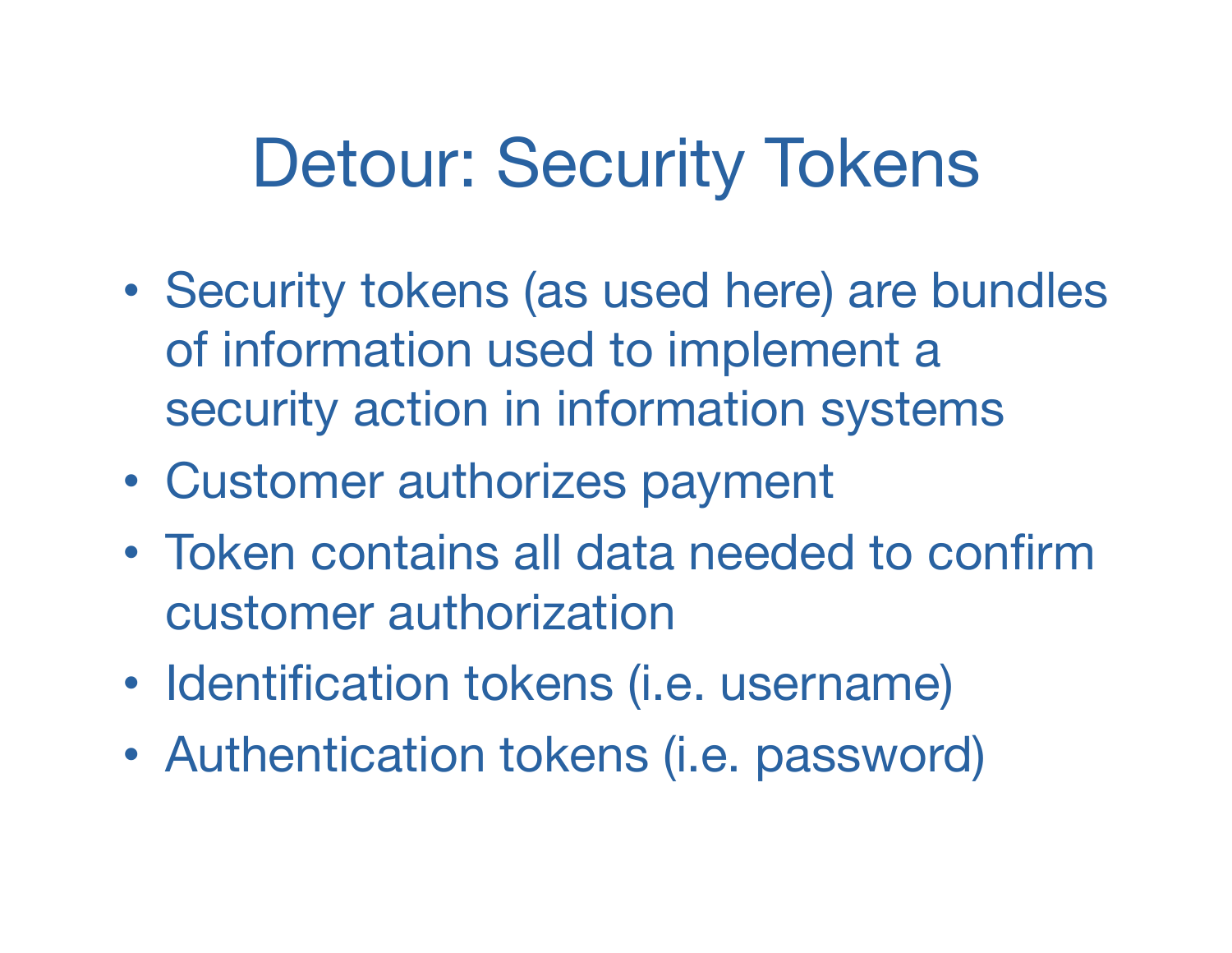#### Customer Model

- Actor: Customer
- Actor: Merchant
- Security Action: Authorize
- Functional Action: Receive payment
- Object: Customer's account
- Constraints: \$149, one transaction only, between Customer and Merchant
- Token: Card number + authorization data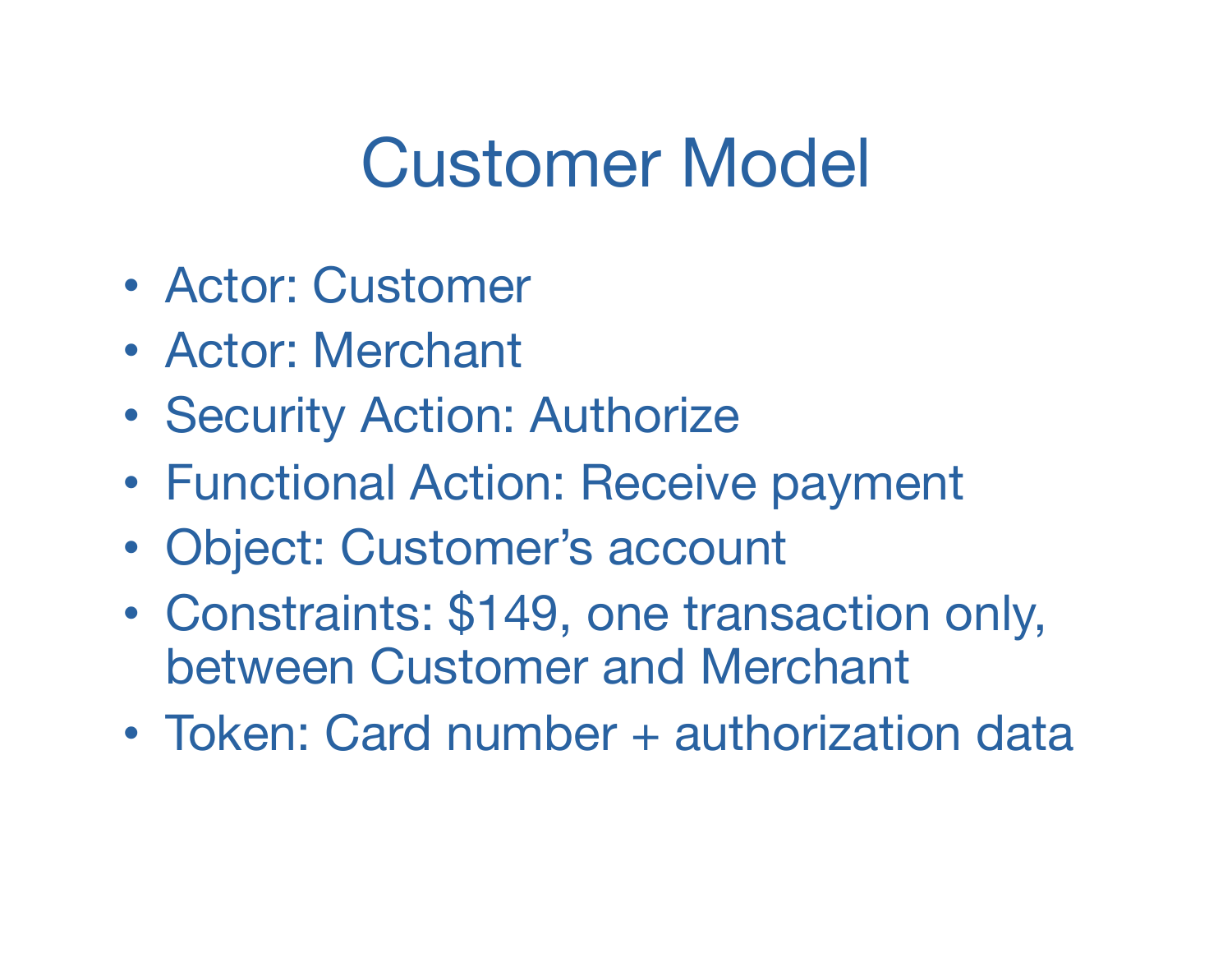# Credit Card Payments

- Merchant:
	- Receives authorization token
	- Delegates transfer of \$149 to Processor
	- Stores card number (as identification token) for marketing purposes
	- Provides authorization token to Processor
	- … and ships the product, of course.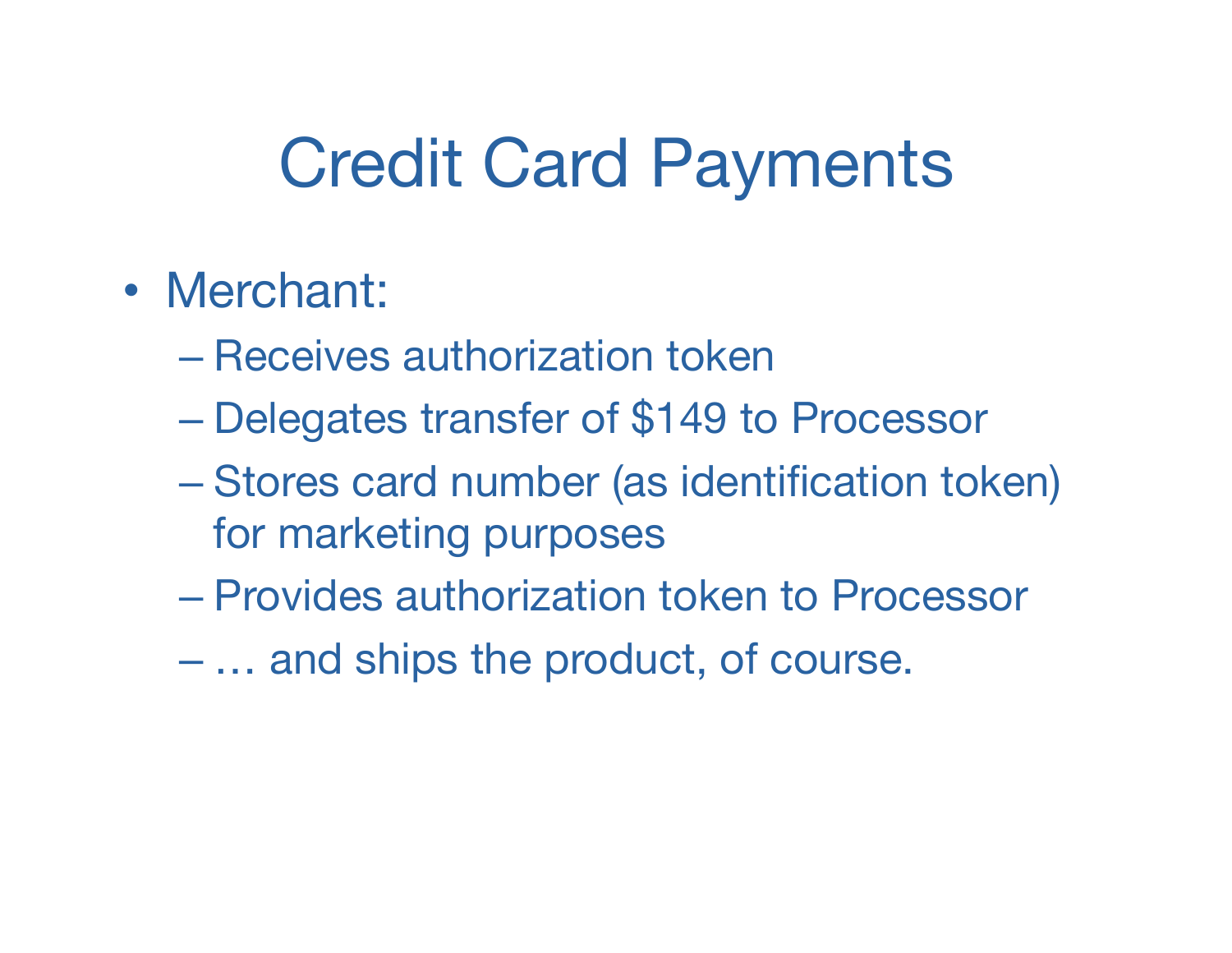# Merchant Model (1)

- Actor: Merchant
- Actor: Processor
- Security Action: Delegate
- Functional Action: Transfer payment
- Object: Customer, Merchant accounts
- Constraints: \$149, one transaction only, between Customer and Merchant
- Token: Card number + authorization data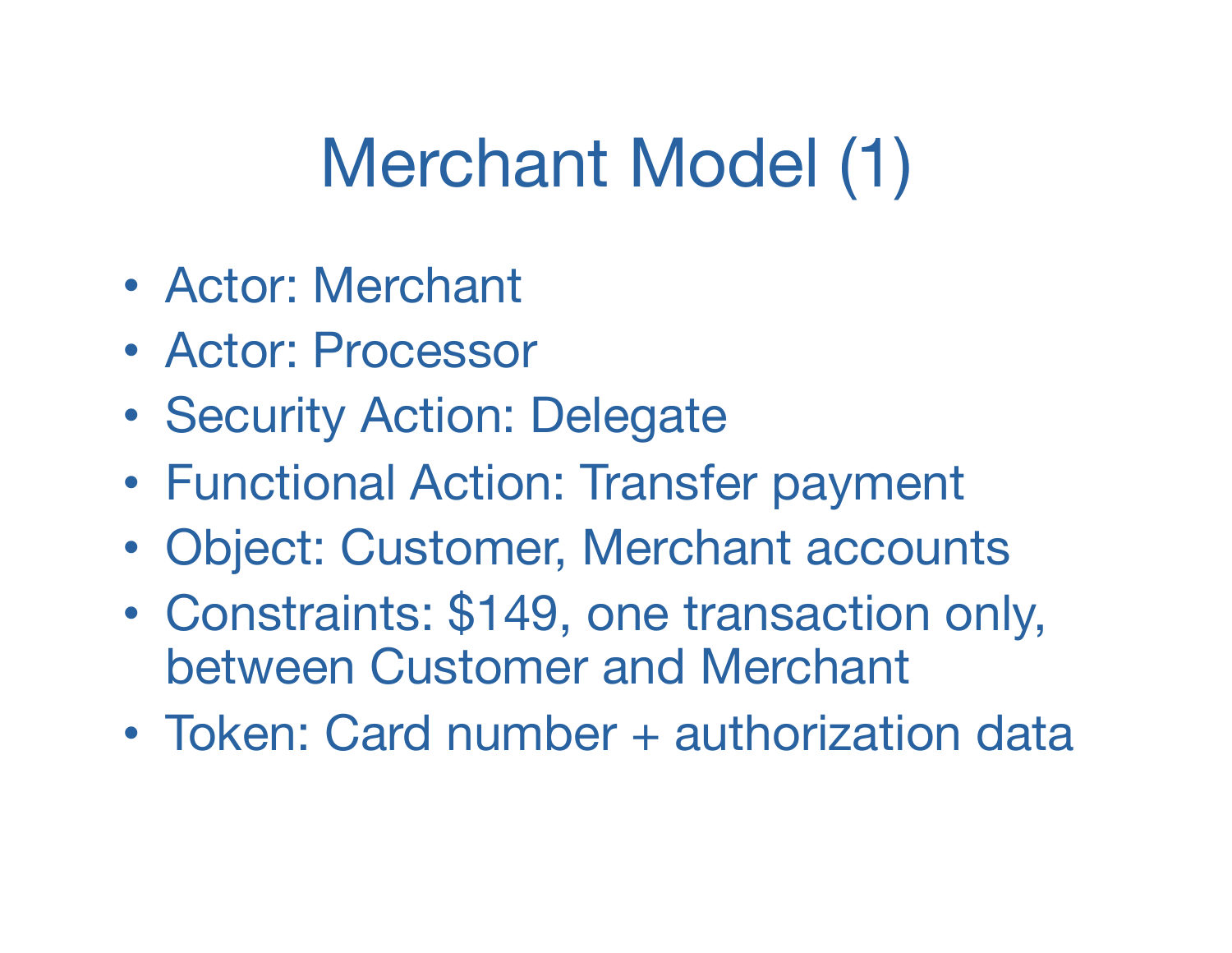# Merchant Model (2)

- Actor: Merchant
- Actor: Customer
- Security Action: Identify
- Functional Action: Store object
- Object: Card number (token), transaction details
- Constraints: None
- Token: Card number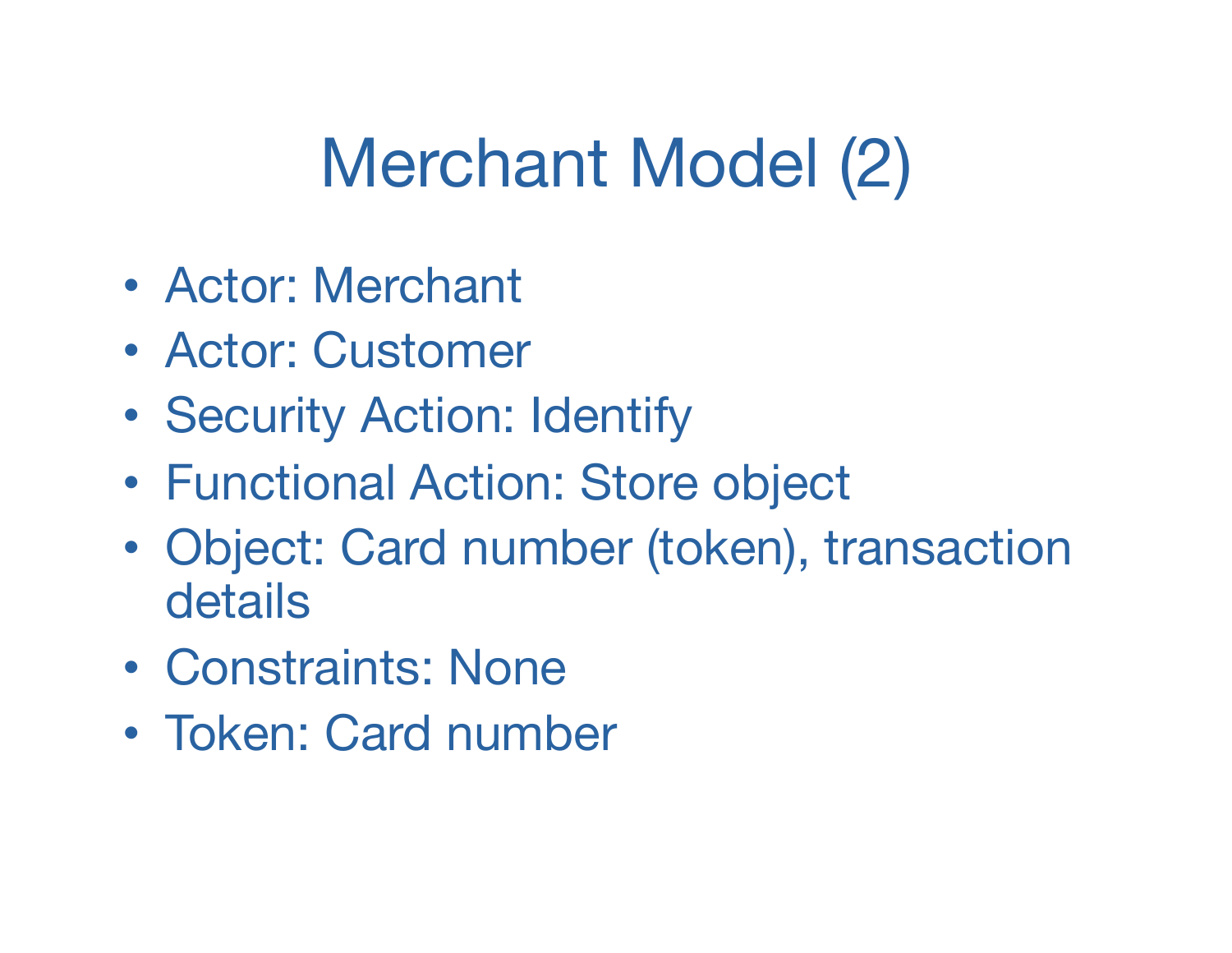# Credit Card Payments

- Processor:
	- Receives authentication token
	- Verifies authorization with Customer's bank
	- Transfers \$149 from Customer to Merchant
	- *…and takes a \$3 cut*
	- *…and pays Visa, of course.*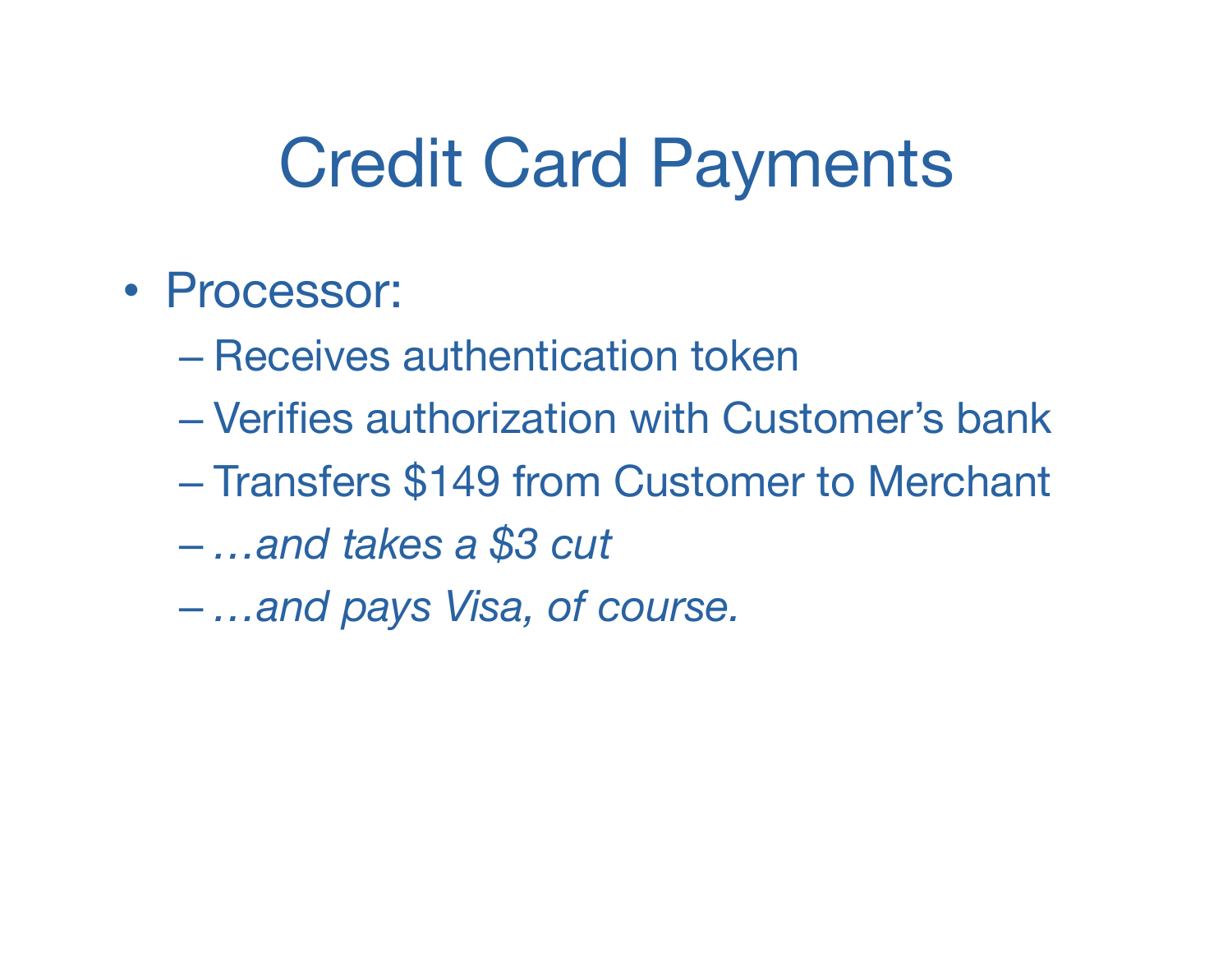# **Gaps**

- Authorization Token not constrained to fixed amount or to a specific transaction; (constraints not implemented) leaving token vulnerable to theft
- Merchant's identification token contains authorization data (re-use/misuse of security token) making token valuable and vulnerable to theft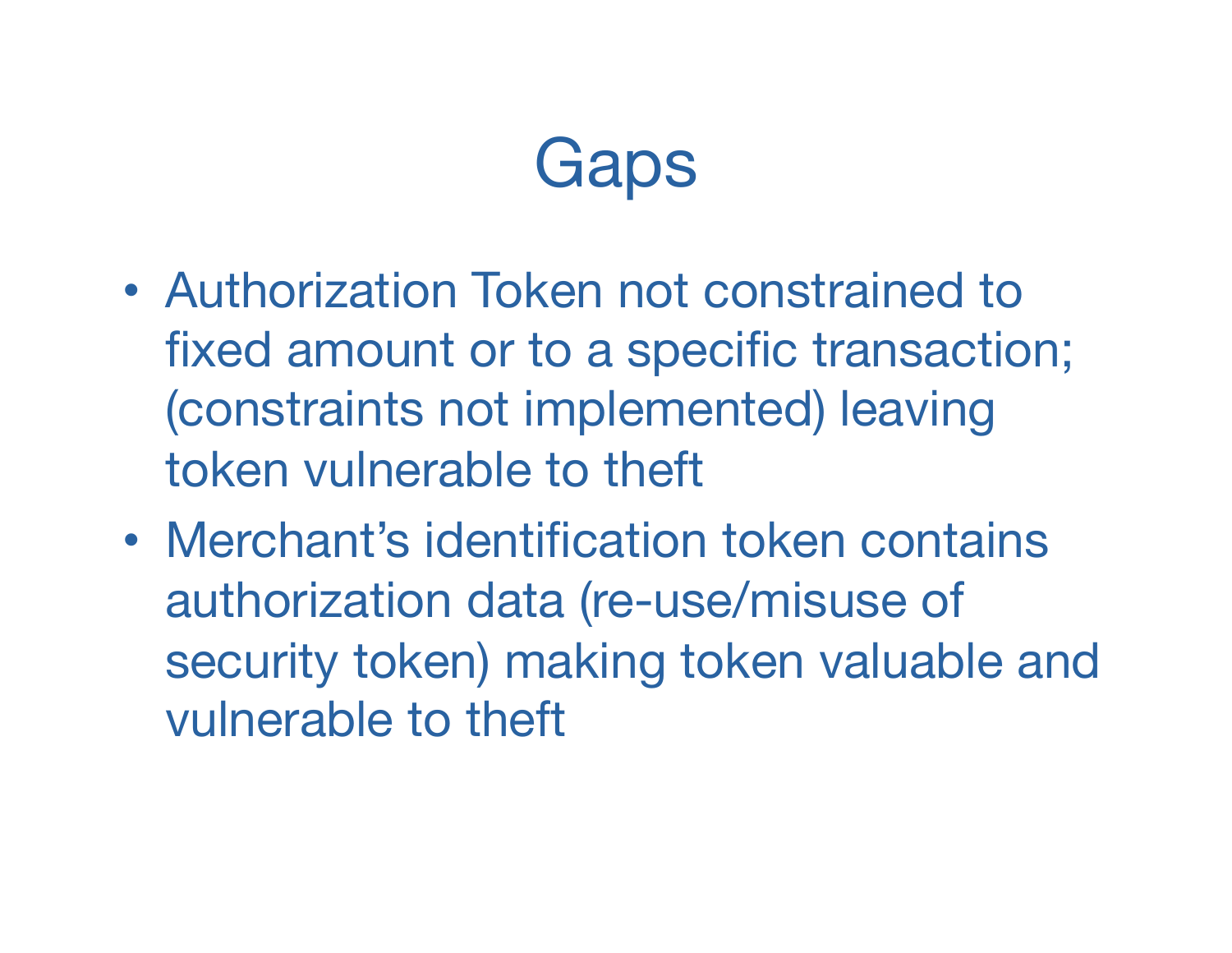# Fixing Credit Cards

- Customer: Doesn't really care, misuse (fraudulent charges) costs them nothing.
- Processor: Not discussed today, but one solution is to push for one-time-use card numbers, tied to a single transaction.
- Merchant: How can I constrain the authorization token for payment, and also use it as an identifier?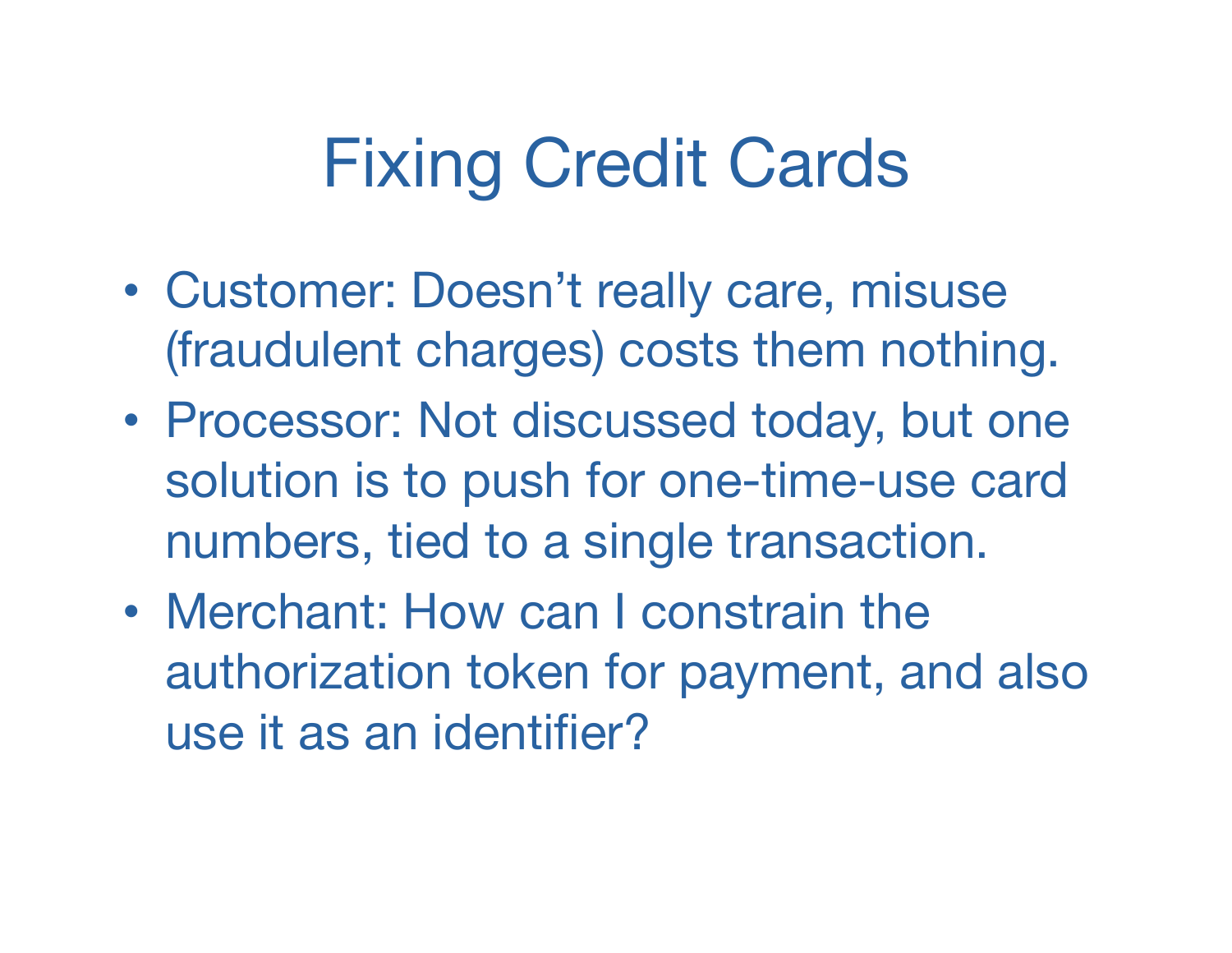Typical Payment Gateway (Tokenization)

- Merchant sends authorization to Gateway OR Gateway gets authorization directly from Customer
- Gateway stores authorization returns a number (token) usable for remainder of transaction
- One-Time tokens or Multi-Use tokens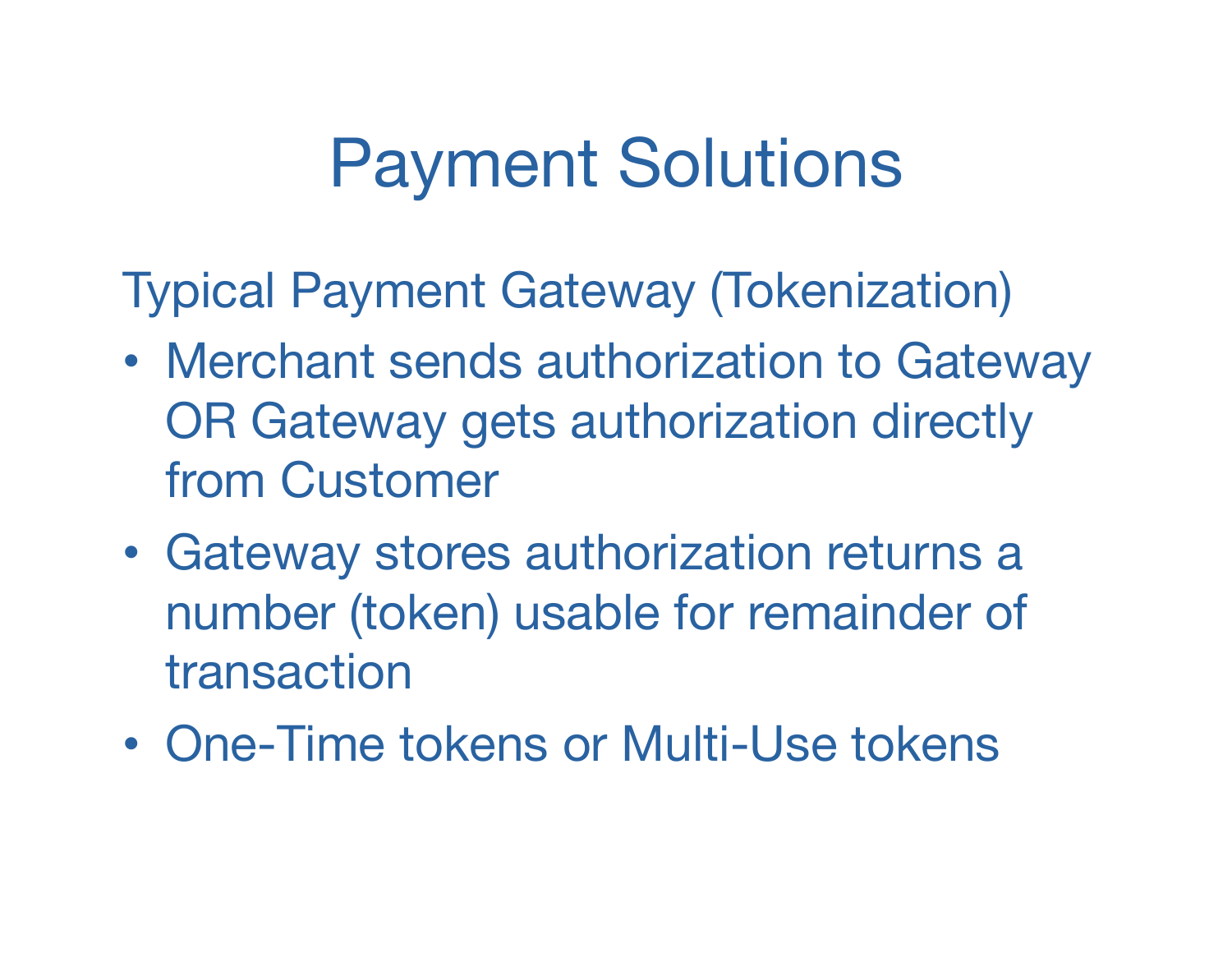Payment Gateway (Tokenization)

- One-Time Tokens
	- Satisfies constraints … maybe
	- YES: One transaction only
	- YES: Between Customer and Merchant
	- Maybe: \$149 (depends on implementation)
	- Doesn't meet Merchant need to store identification token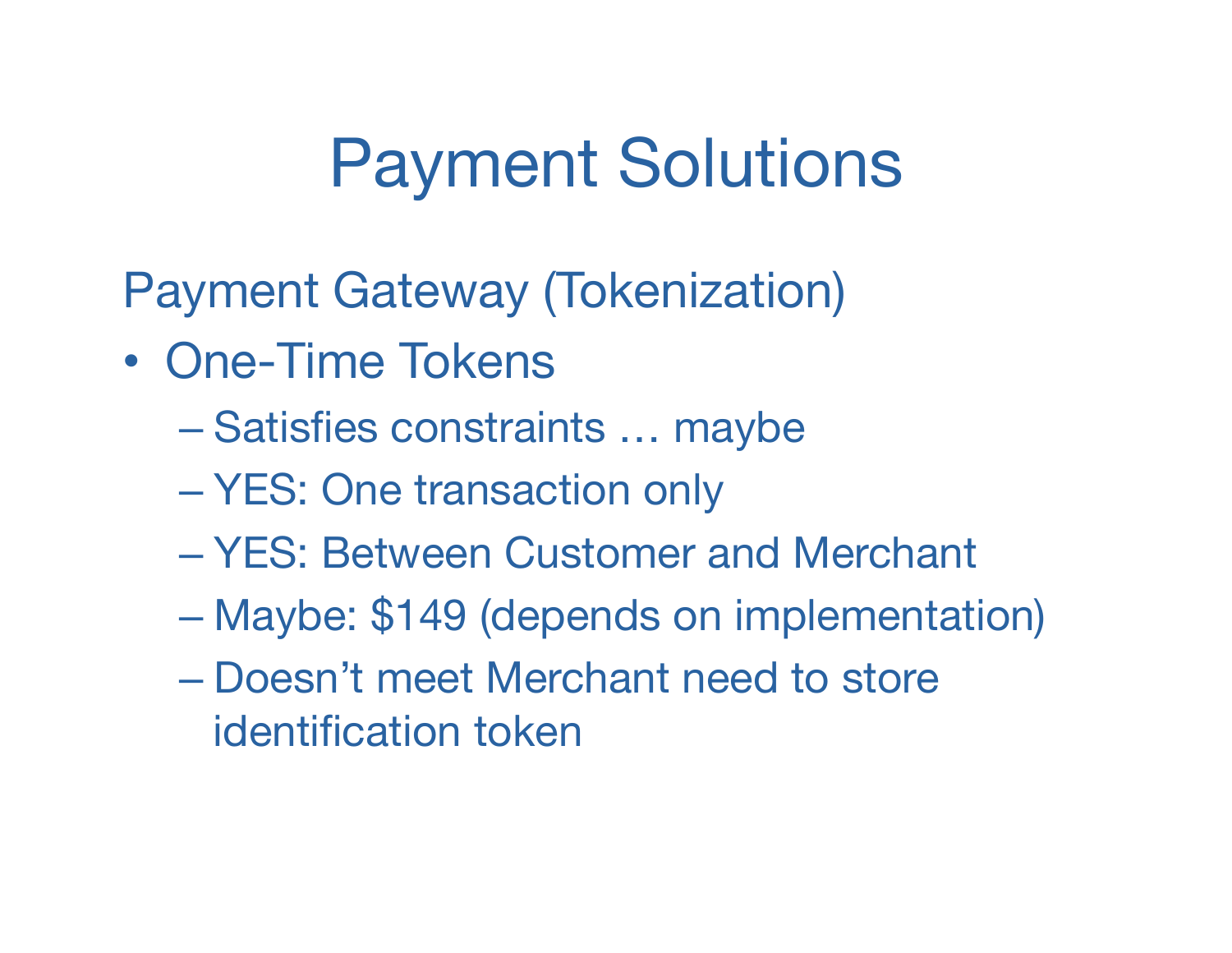Payment Gateway (Tokenization)

- Multi-Use Tokens
	- Partially satisfies constraints
	- No: One transaction only
	- YES: Between Customer and Merchant
	- No: \$149
	- Meets Merchant need to store identification token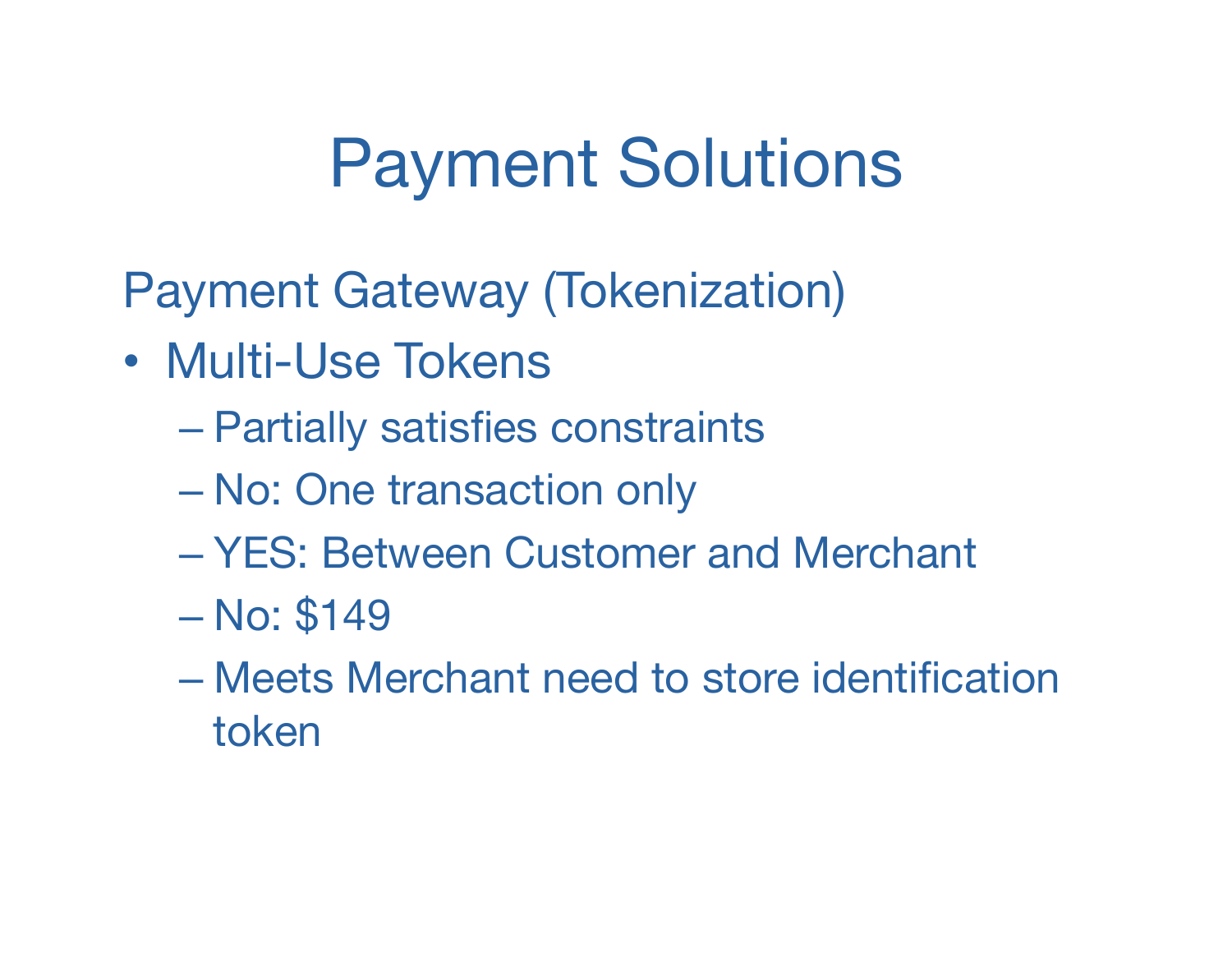Payment Gateway (Tokenization)

- Gap: constraints not fully met
- Gap: identification number (usually) same as authorization number
- No known solution currently available that meets all requirements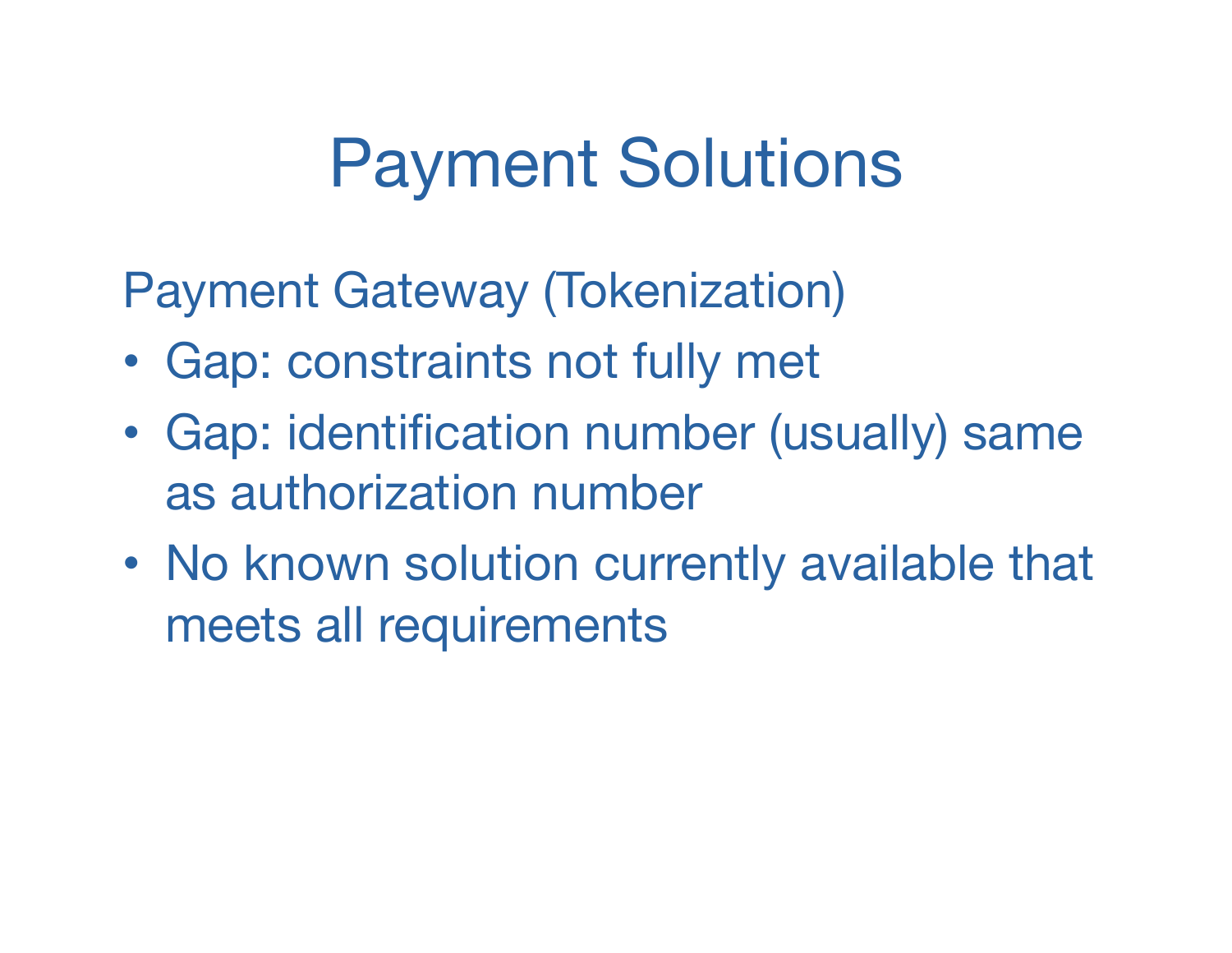#### Possible Solution

Model suggests a potential solution:

- Generate *two* tokens: one for authorization, one for identification
- One-time use authorization token (kept in payment system)
- Unique identification token (not valid for payment; non-reversible)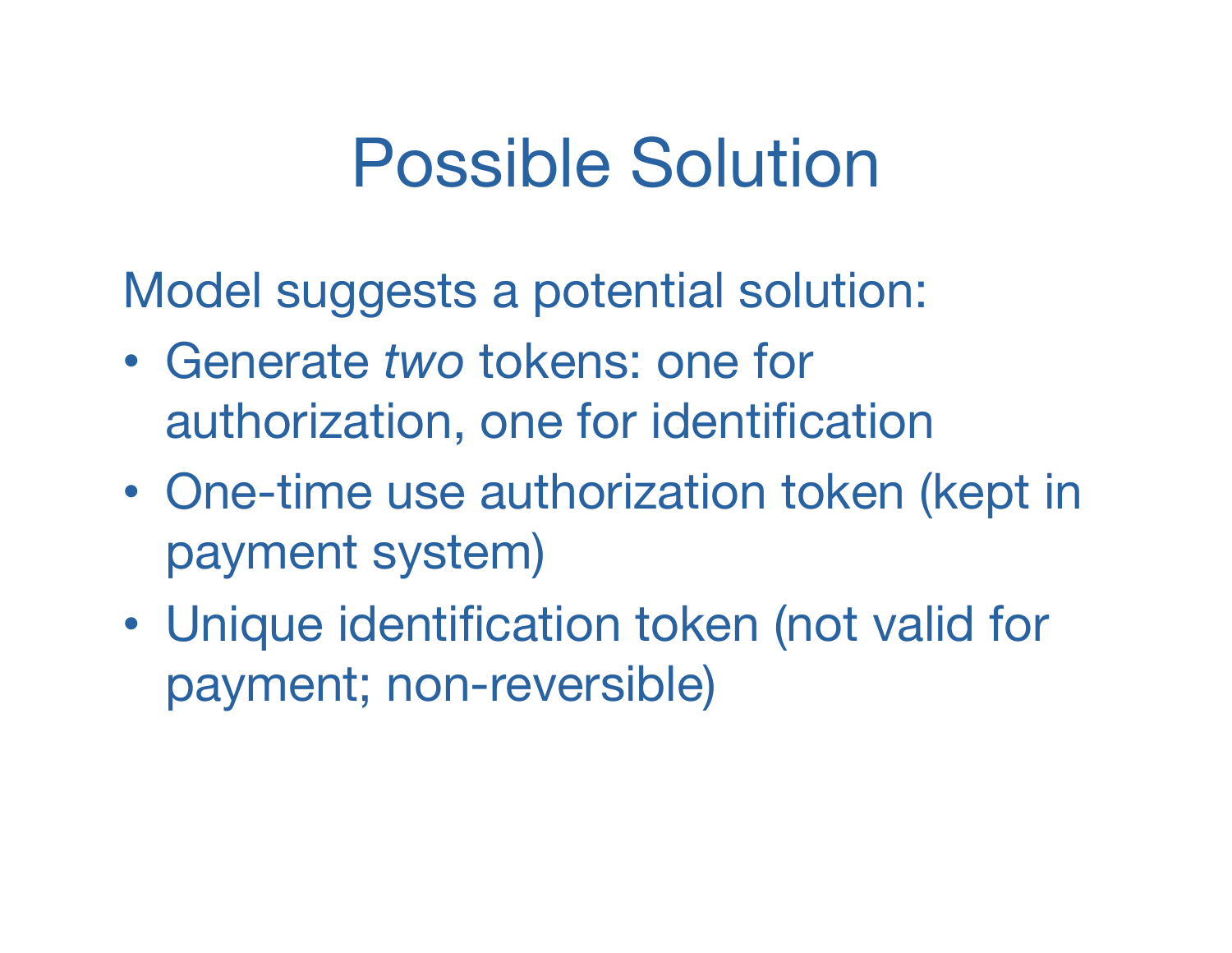# Possible Solution

- Two-Token Solution
	- Fully satisfies constraints
	- YES: One transaction only
	- YES: Between Customer and Merchant
	- YES: \$149 (assume proper implementation)
	- Meets Merchant need to store identification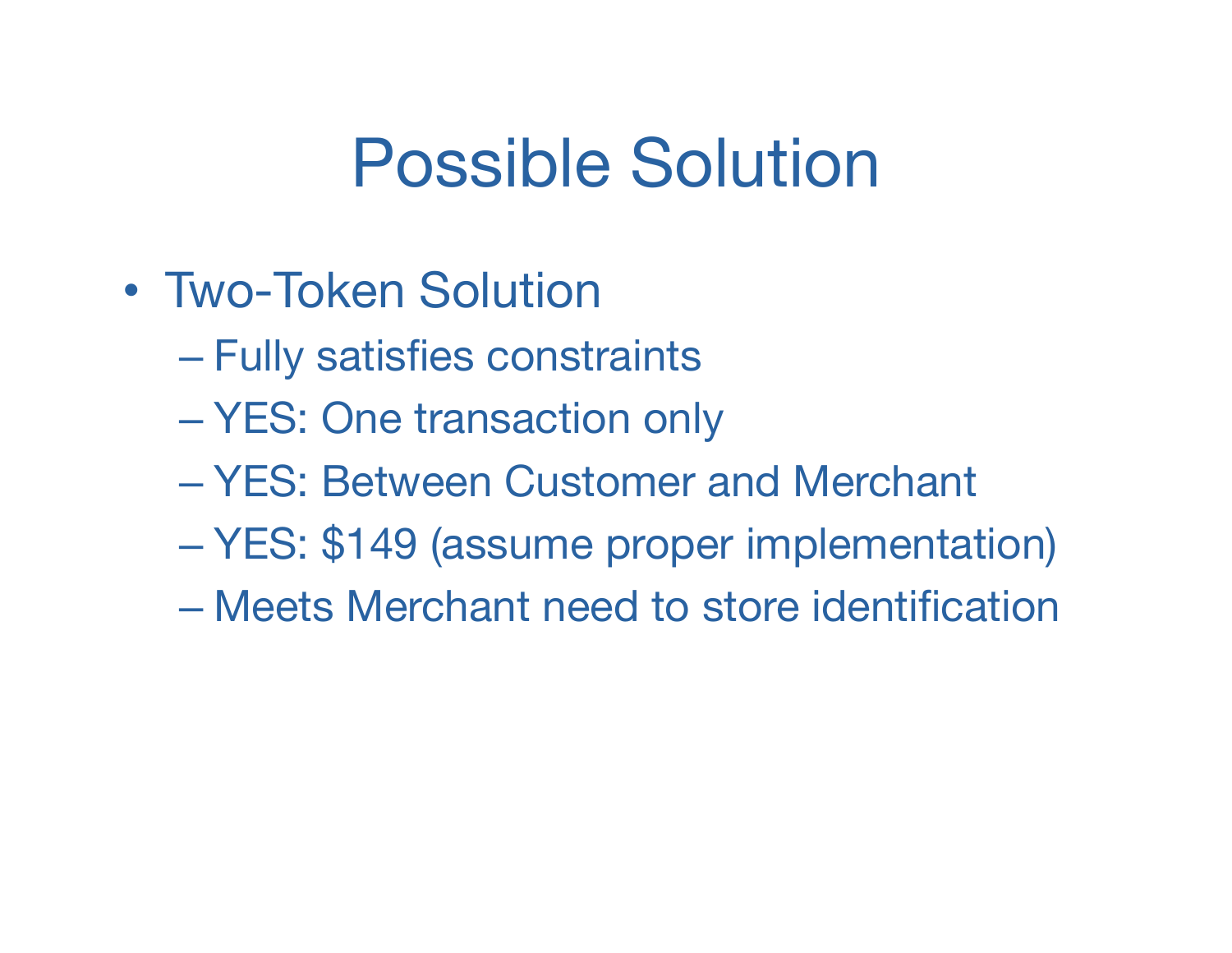# Behavioral Security Modeling

- A people-centric method for describing security requirements or implementations
- Removes ambiguity of social groups, makes unstated constraints explicit
- Allows us to build better systems using more precise security requirements
- Systems behave as expected = fewer vulnerabilities = better security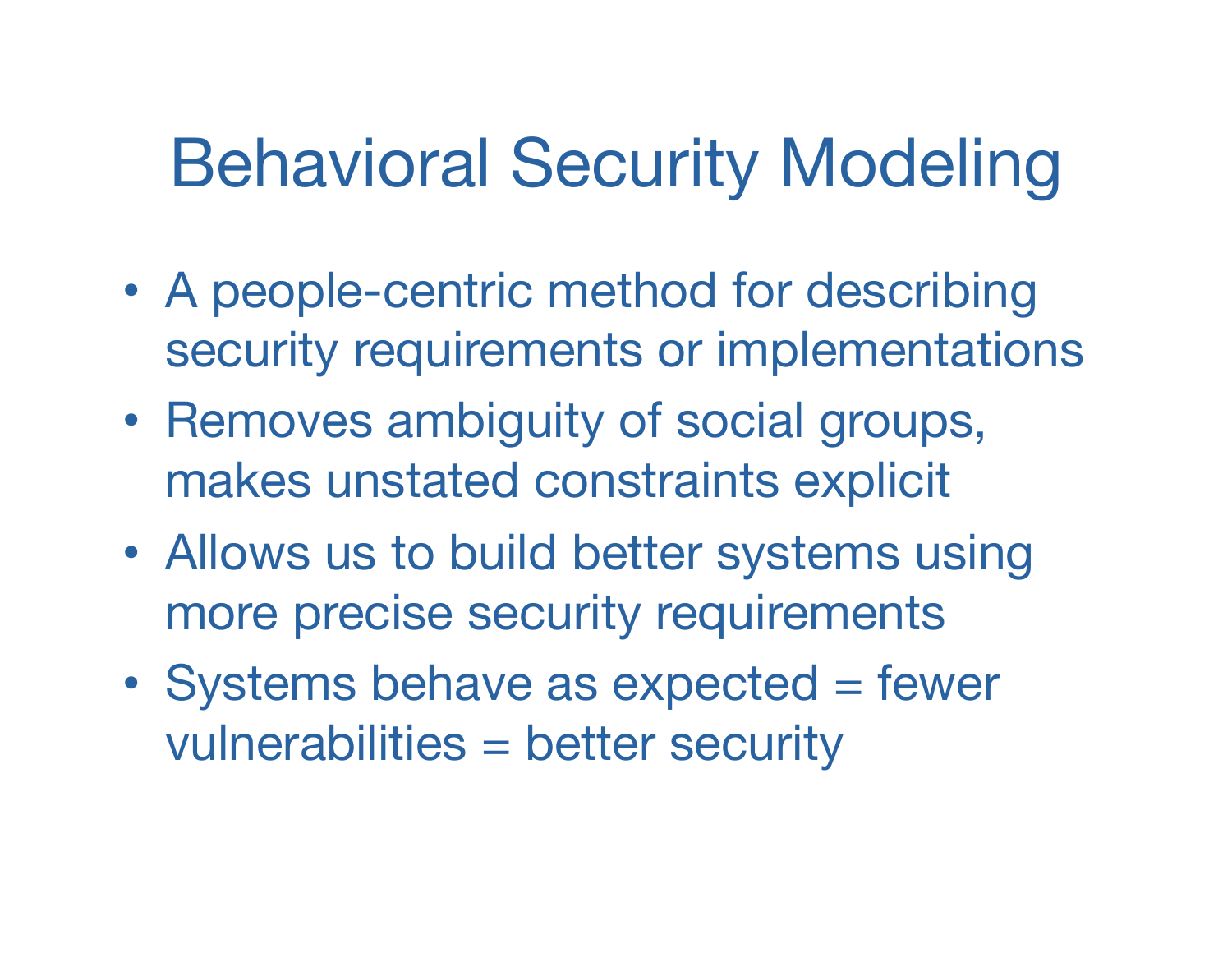# Future Directions - BSM

- Behavioral Security Modeling
	- Soon: whitepaper on simple Behavioral Security Modeling methodology *(follow @transvasive or visit transvasive.com for news on release)*
	- Expand, refine catalog of available actors, security/functional actions, constraints
	- Training programs for BSM requirements gathering approach
	- UML modeling template (based on Secure UML) for formal BSM modeling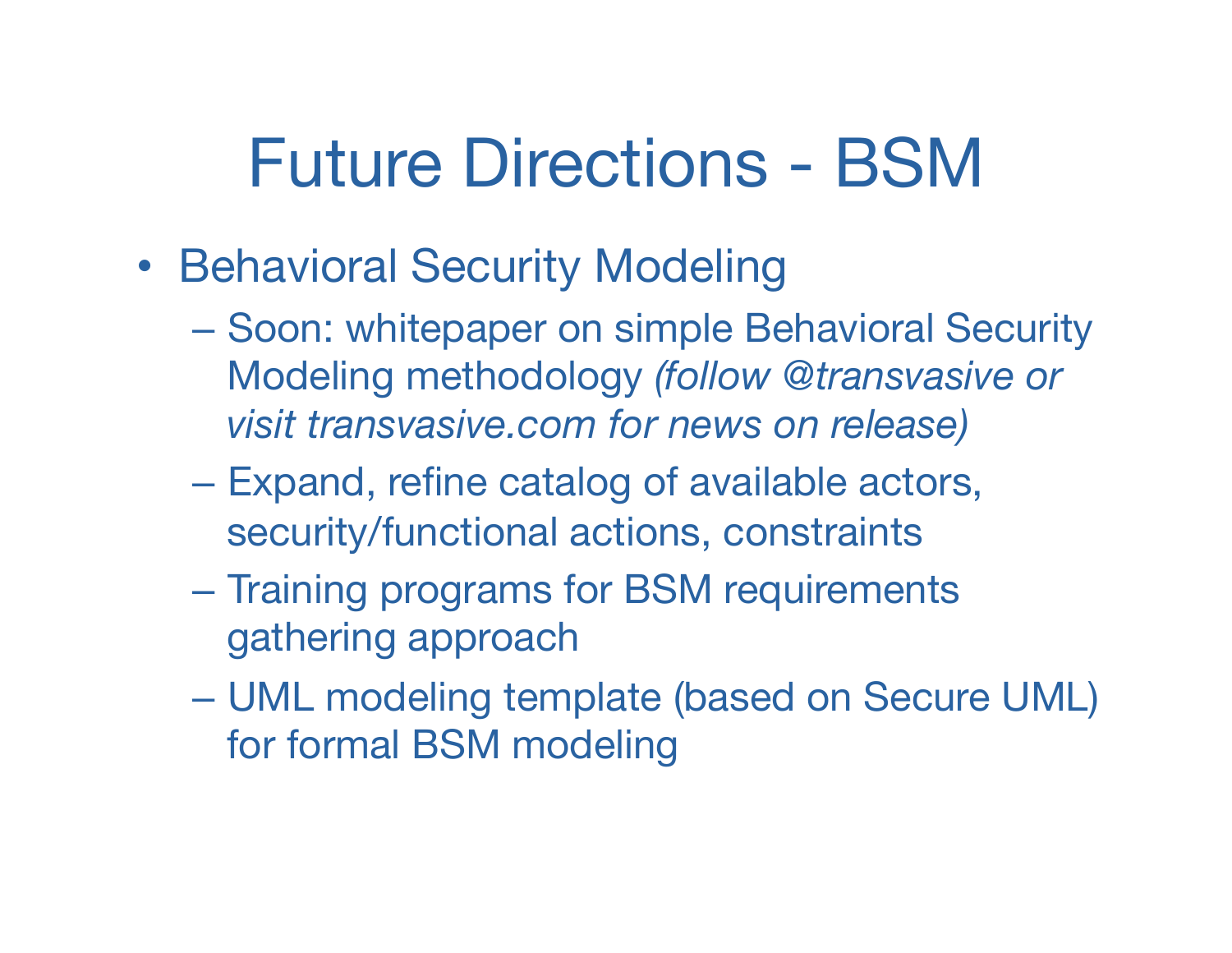## Future Directions - BIS

- BIS Design Principles
- Taxonomy of user behaviors
- BIS Risk Analysis
- Ultimate goal: development of a full BIS methodology
	- Toolkit for a complete security program (people, process, technology) using BIS principles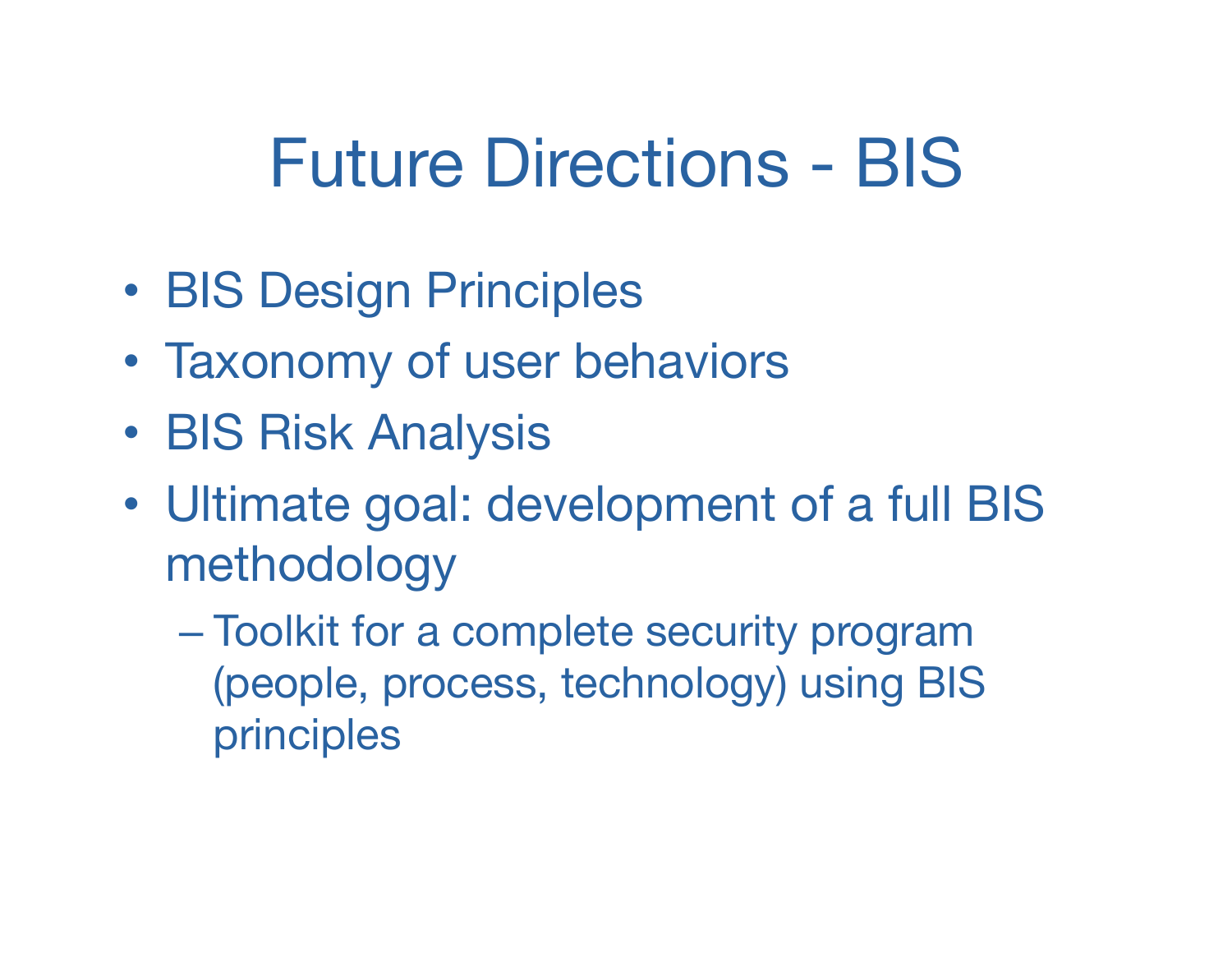#### Resources/References

- Some talks I've attended 2009-2011:
	- Miles Edumundson,"Risk Homeostasis and What it Means for Info Security"
	- Rich Mogull and Mike Rothman, "Putting the Fun in Dysfunctional"
	- Pete Herzog, "Mastering Trust: Hacking People, Networks, Software, and Ideas"
	- Benjamin Tomhave, "Radical Thoughts on Security Reform"
	- Bruce Schneier, "The Dishonest Minority: Security's Role in Modern Society," others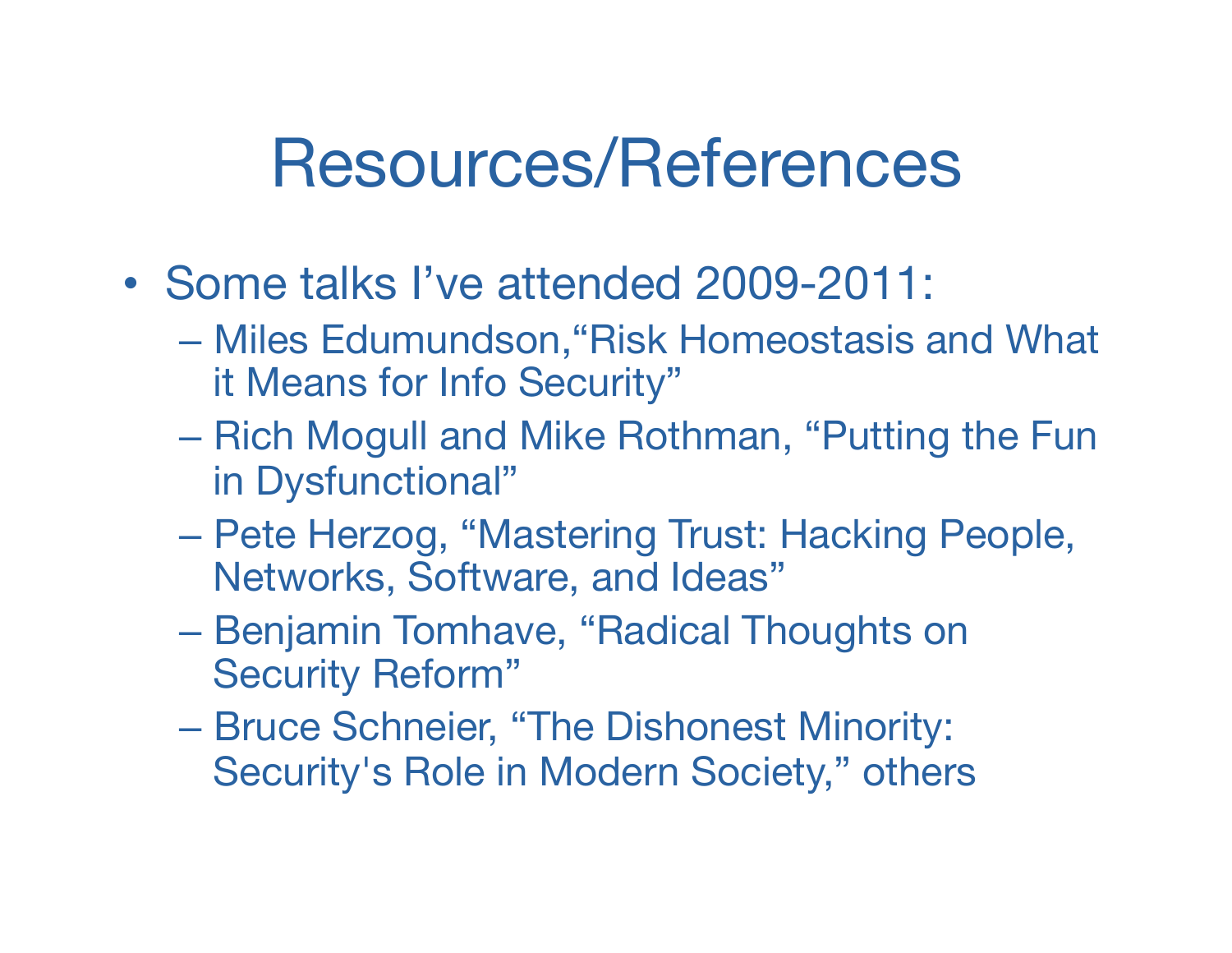#### Resources/References

- Academic research and papers on Behavioral Information Security
	- Jeffrey Stanton and Kathryn Stam, "The Visible Employee: Using Workplace Monitoring and Surveillance to Protect Information Assets-Without Compromising Employee Privacy or Trust," others
	- Jose Gonzalez and Agata Sawicka